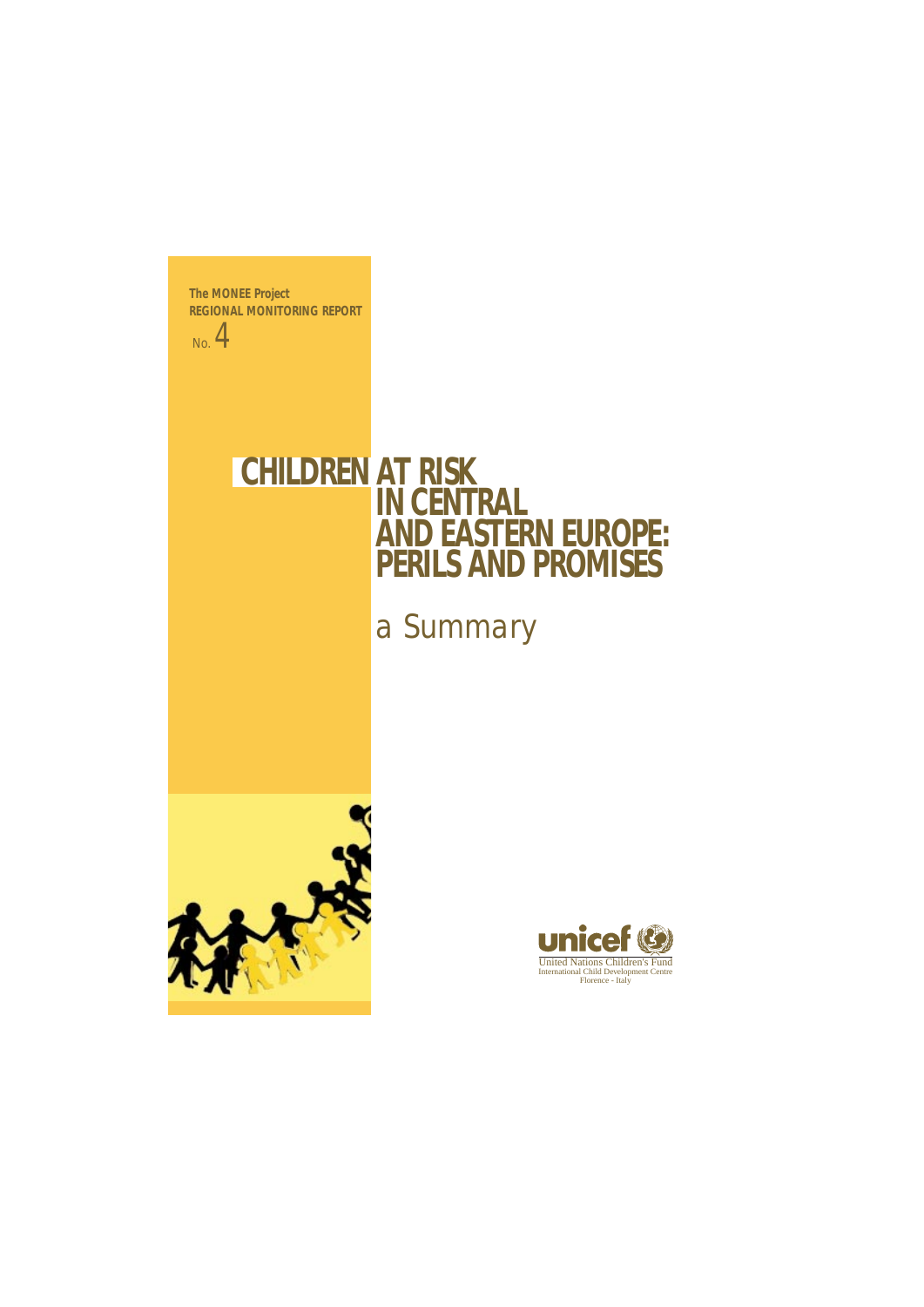

The UNICEF International Child Development Centre (ICDC), often referred to as the *Innocenti Centre*, was established in 1988. The Centre undertakes and promotes policy analysis and applied research and provides a forum for international professional exchanges of experiences. The Centre also provides training and capacitybuilding opportunities for UNICEF staff and professionals in other institutions with which UNICEF cooperates. The Centre is housed within the *Spedale degli Innocenti*, designed by Filippo Brunelleschi, a foundling hospital that has been serving abandoned or needy children since 1445.

The Centre's core activities are currently concentrated in two Programmes:

**The rights of the child**, which focuses in particular on analysis of mechanisms and strategies to support the implementation of the United Nations Convention on the Rights of the Child. Several of its key provisions are the object of study, including those concerned with the best interests of the child, the maximum use of available resources and non-discrimination. Specific areas of concern include child labour, children of minorities and children in armed conflicts.

**Economic and social policy**, which aims at improving the situation of children and their households through analysis of policy reform in the economic and social spheres. The Programme currently houses research projects on monitoring social conditions and public policy in Central and Eastern Europe and the former Soviet Union (The MONEE Project), child poverty in industrialized countries, and decentralization and child welfare.

The opinions expressed in this publication are those of the authors and do not necessarily reflect the policies or views of UNICEF.

Design: Bernard Chazine

Printed by: Arti Grafiche Ticci - Siena, Italy

© UNICEF June 1997

All correspondence should be addressed to: UNICEF International Child Development Centre Economic and Social Policy Programme Piazza Santissima Annunziata 12 50122 - Florence / Italy Tel. + 39 55 23.45.258 Fax + 39 55 24.48.17 E-mail: ciusco@unicef-icdc.it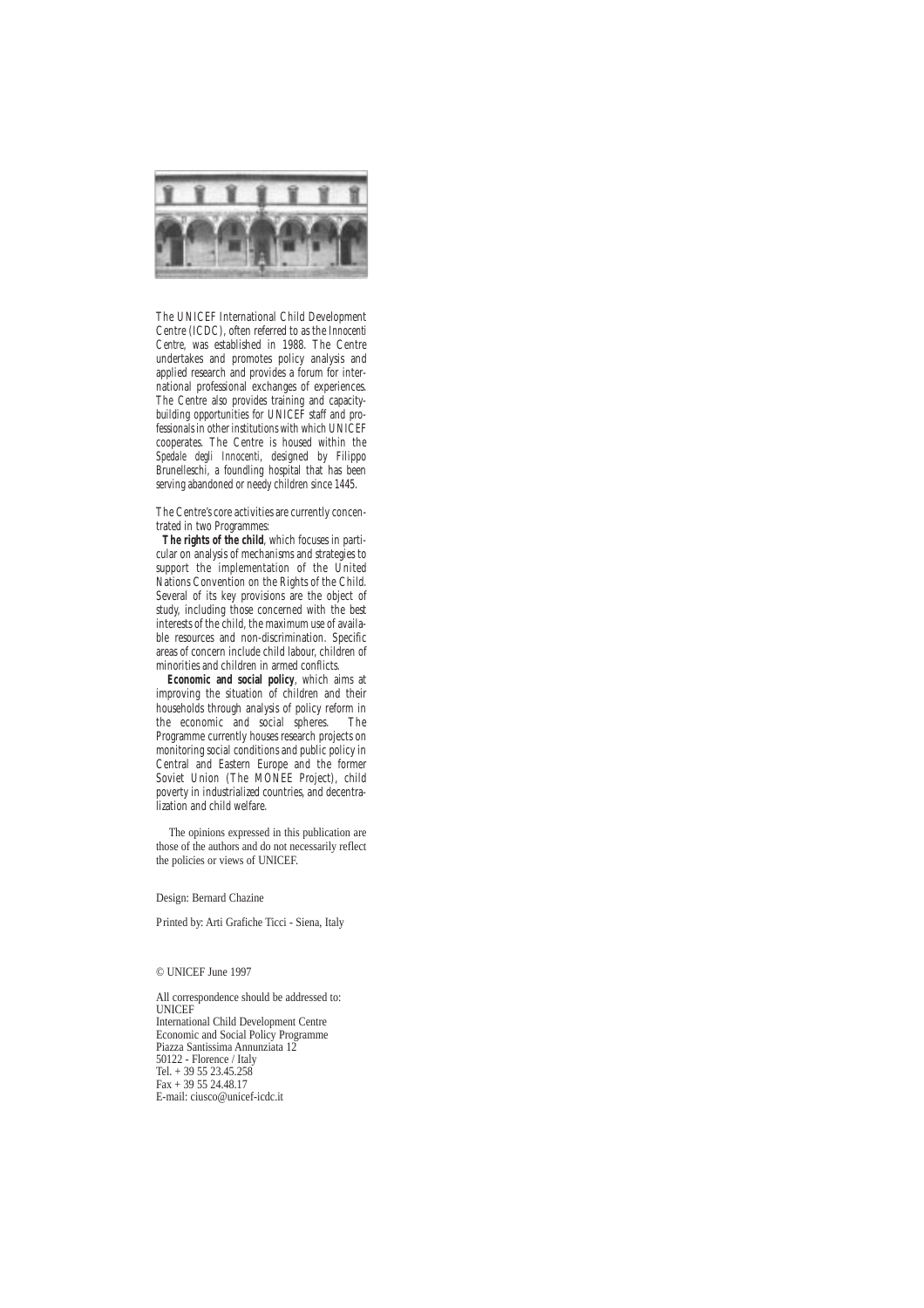### **CHILDREN AT RISK IN CENTRAL AND EASTERN EUROPE: PERILS AND PROMISES**

## *A SUMMARY*

**The MONEE Project Regional Monitoring Report Summary No. 4** - 1997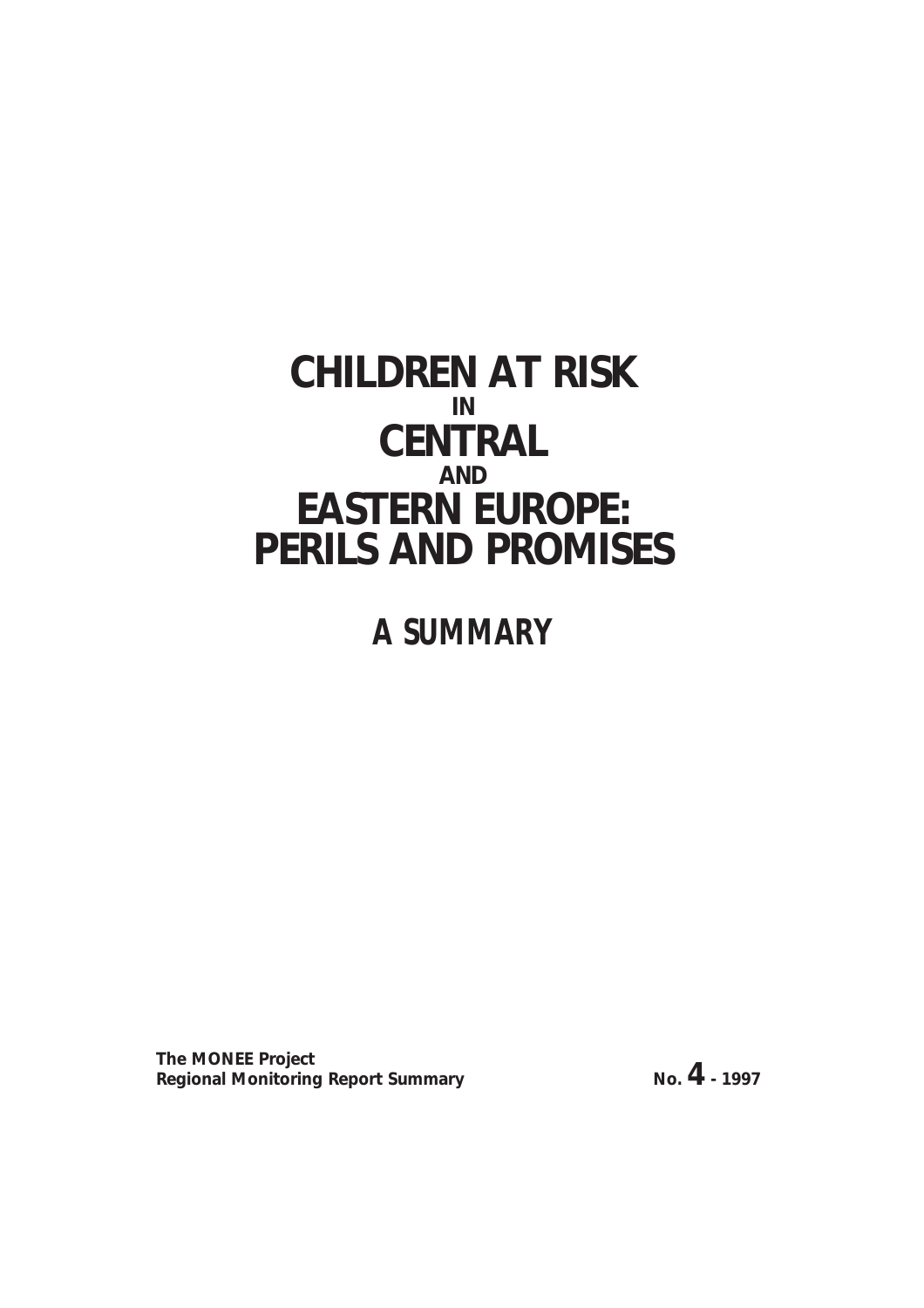This publication is a Summary of the fourth Regional Monitoring Report produced by the project 'Central and Eastern Europe in Transition: Public Policy and Social Conditions', known as the MONEE Project. This work has formed part of the Economic and Social Policy Programme at UNICEF ICDC since 1992. The fourth Regional Monitoring Report continues the pattern of the third, covering 18 countries in Central and Eastern Europe and the former Soviet Union. Future Reports will in addition cover former Yugoslavia and Central Asia. (The fifth Report will be published in early 1998 with a special focus on education.)

The fourth Regional Monitoring Report provides:

- an update on welfare changes affecting families and children;
- an investigation of the different risks facing children during transition;
- a special analysis of children in public care.

The reader wishing to learn more about the issues raised in the Summary is encouraged to obtain a copy of the full Report. In addition to a detailed analysis of the above topics, the Report also contains a substantial statistical annex of data relevant to the analysis of welfare trends in the region. The Report is available in both English and Russian language versions.

Earlier Regional Monitoring Reports (for which Summaries are not available) are as follows:

- 1. Public Policy and Social Conditions, 1993
- 2. Crisis in Mortality, Health and Nutrition, 1994
- 3. Poverty, Children and Policy: Responses for a Brighter Future, 1995

The MONEE Project is financed by core funding from the Italian Government to UNICEF ICDC and by contributions from the UNICEF Regional Office for CEE/CIS/Baltics and from the World Bank. The fourth Regional Monitoring Report was prepared by a team led by Gáspár Fajth, MONEE Project Officer. Judith Harwin, Professor of Social Welfare Studies, University of Sussex, was the principal author of the analysis of children in public care. This Summary was produced by John Micklewright, Director of the Economic and Social Policy Programme.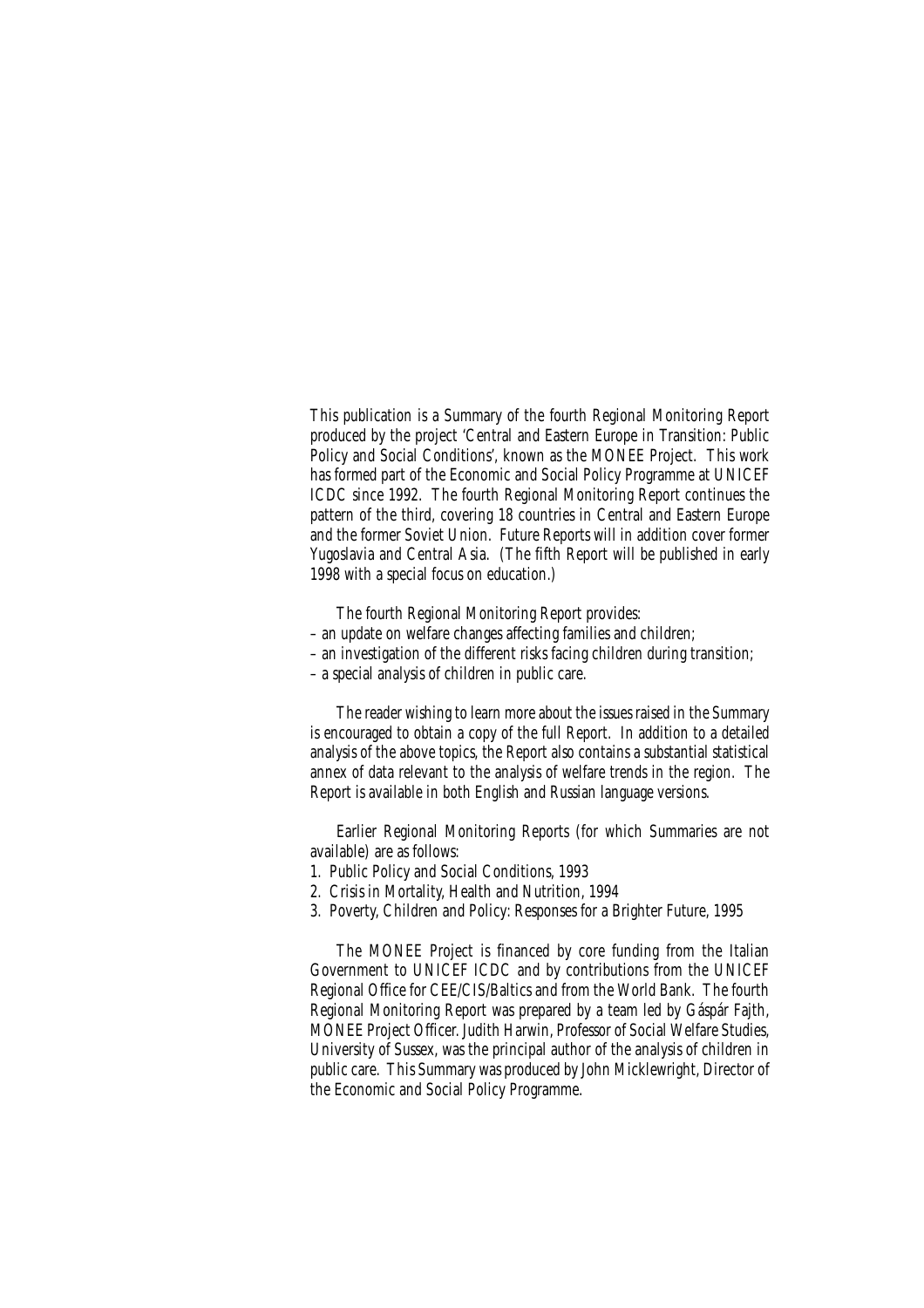### *1* **WELFARE CHANGES DURING THE TRANSITION - AN UPDATE**

#### **Economic growth**

Economic recovery is under way in Central Europe, in parts of South-Eastern Europe and in the Baltics. Russia also may be over the worst of its economic turmoil, though here, as well as in other parts of the former Soviet Union, the transition-related depression is not yet over. The Regional Monitoring Reports distinguish five main geographic sub-regions: Central Europe (Czech Republic, Slovakia, Hungary, Poland, Slovenia), South-Eastern Europe (Albania, Bulgaria, Romania), the Baltic States (Estonia, Latvia, Lithuania), the Western CIS (Belarus, Moldova, Russia, Ukraine) and the Caucasian countries (Armenia, Azerbaijan, Georgia). Figure 1 shows that economic recovery is at very different stages in each of these sub-regions. (The figures for 1996 are estimates.) Central and South-Eastern Europe are the most advanced and here the falls in output were also smaller. Among the countries of the former Soviet Union (FSU), economic recovery in the Baltic and Caucasian countries is in its earliest stage or has not yet started, while the turning point is still uncertain in most parts of the Western CIS. Consequently, differences in economic development across the entire region have widened. (The recent faltering in Bulgaria has become more apparent since the publication of the Report, while the effect of the political turmoil in Albania of early 1997 is as yet unclear.)



*Falls in output and the speed of recovery vary sharply across the region*

**Figure 1 – Cumulative changes in GDP by main sub-regions** *(index: 1989=100)***<br>Note: Data refer to the unweighted mean of GDP changes in the countries; 1996 data are forecasts.** *Note: Data refer to the unweighted n Sources: RMR No. 4 - Figure 1.1 - p.2.*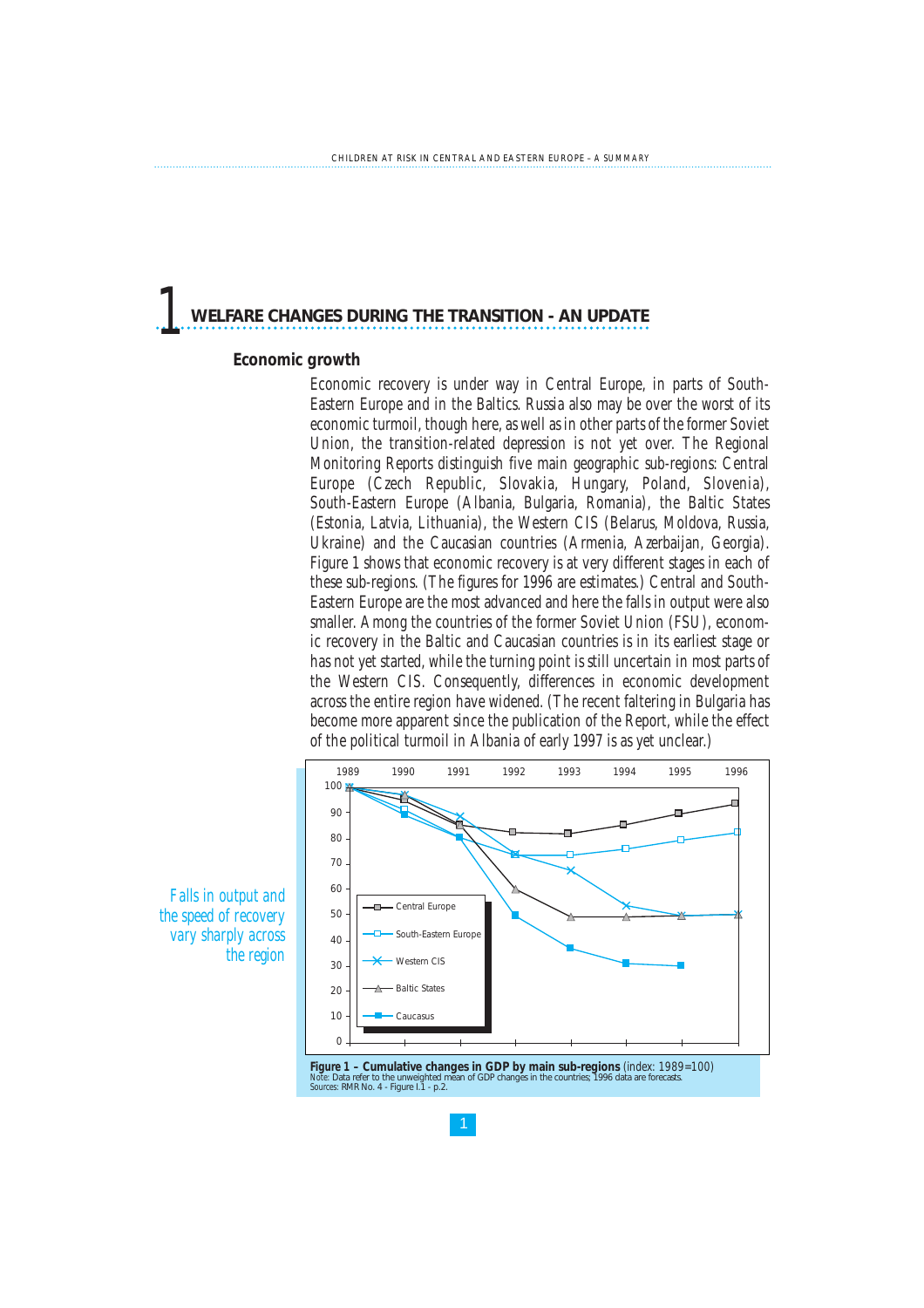#### **Increased mortality**

The Report covers a range of non-economic indicators including a variety of measures of demographic change, such as trends in mortality, fertility, marriage and divorce. These changes may be of interest in their own right or they may be indicative of underlying economic and social trends that are hard to measure well. Work from earlier Reports is updated, for example on mortality, where the MONEE Project played a prominent part in uncovering some startling changes in parts of the FSU, notably Russia.

Mortality indicators rose in most countries after 1989 and the evolution of the four main patterns of crude mortality in the region is illustrated by examples in Figure 2. The crude mortality and infant mortality rates showed some upward blips around 1990-91 in Central Europe but the situation improved in the following years and by 1995 mortality rates were at or below their 1989 levels in Poland, the Czech Republic, Slovakia and Slovenia, and only slightly higher in Hungary. In South-Eastern Europe, mortality increases were more persistent, being especially strong in Bulgaria.



A steady increase in the crude death rate has so far been registered in several 'late-reformer' FSU countries, including Ukraine, Belarus and Moldova. Mortality has hit hardest in the leading reformer countries - Estonia, Latvia, Lithuania and Russia. The rates in these countries (with the exception of Latvia) levelled off in 1995, but Figure 2 shows the crude mortality rate in Russia to be still well over a third higher than that in 1989. Most of these changes in the FSU have been driven by changes in adult mortality, and not by mortality among infants and children, which has not

*Changes in mortality also show big differences*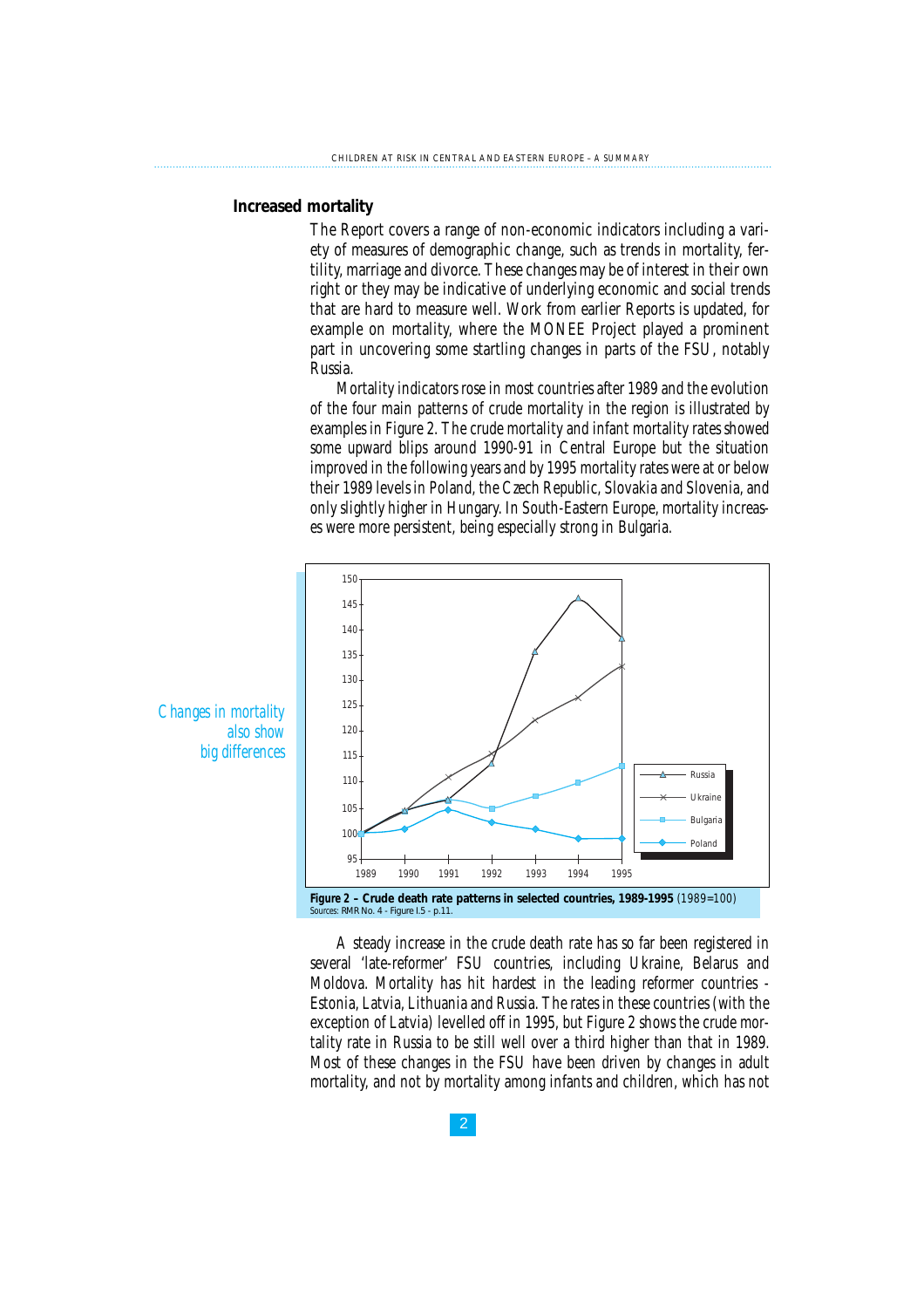risen so much. A notable feature of changes in Russia has been the greater impact on men. Male life expectancy at birth in Russia and Latvia is now less than 60 years, below that in India and at the same level as in Pakistan. The mortality rate for men aged 40-49 in 1995 was twice that in 1989. The gap between male and female life expectancy in Russia is now larger than in any other country in the world.

# *2* **CHILDREN AT RISK IN FAMILIES AND THE COMMUNITY**

The second chapter in the Report looks at the changes in risks facing the 100 million children in the 18 countries covered by the project. Eight types of risk are considered in turn.

#### **Poverty**

The fall in economic output in the region means that households have on average suffered sharp income drops. In addition, inequality of income has increased, in some cases very sharply such as in Russia and other parts of the FSU. Many households have therefore suffered income falls that have been larger than the average.

With the exception of a very few countries (for example the Czech Republic and Slovenia), children in the region have been more affected by the increase in poverty than other traditionally vulnerable populations, such as the elderly. In several countries, child poverty rates have increased





*A rise in poverty often affects children disproportionately. If the poverty rate grows by 1 per cent, it entails a 1.4-1.6 per cent increase in poverty among children.*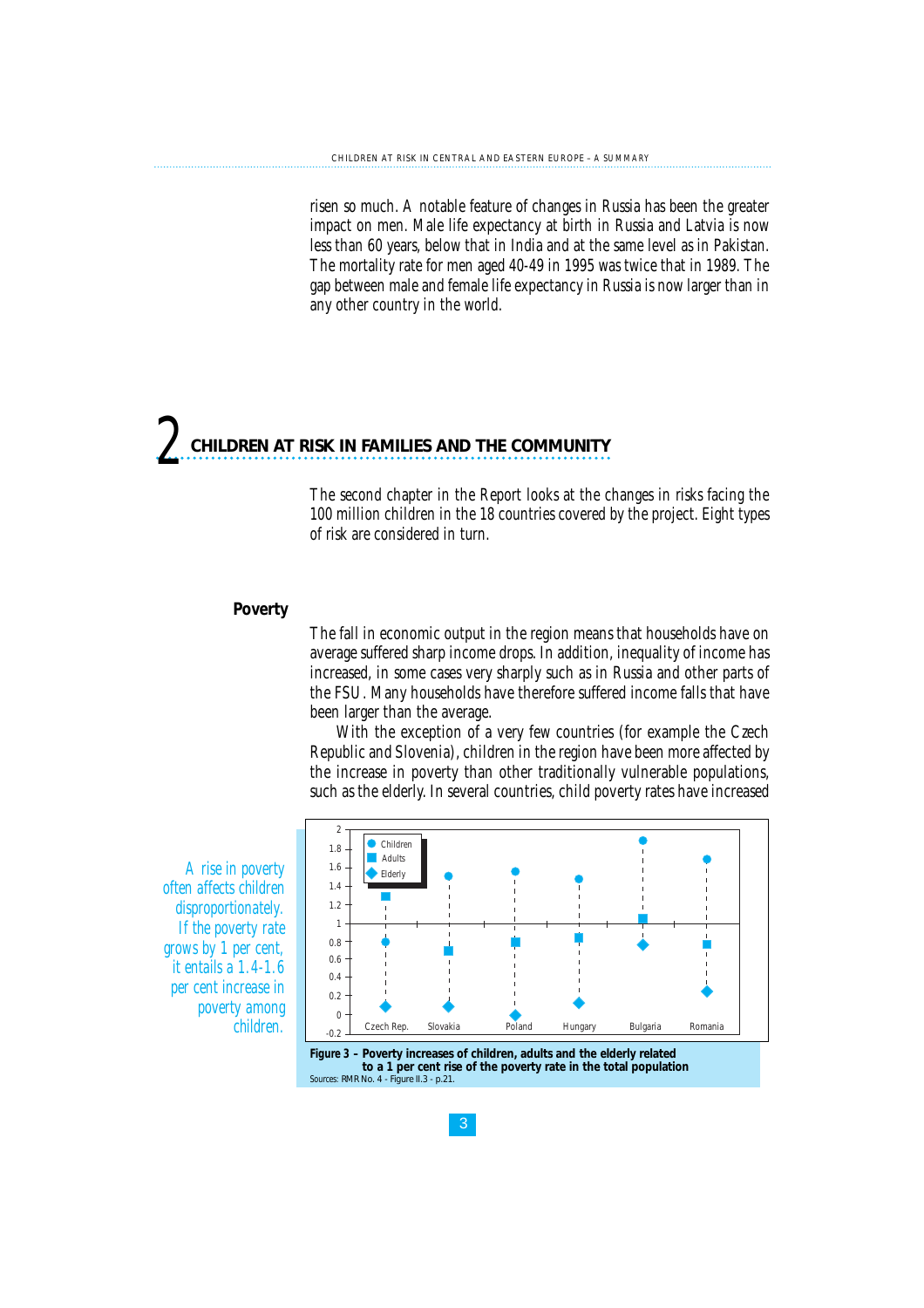one-and-a-half times more than the overall poverty rate. Consequently, a higher proportion of children live in poverty than previously, even in the better-off countries. While in Central and South-Eastern Europe unemployment and losses in family benefits have especially penalized families with children, in the FSU countries child poverty has been increasingly associated with a dramatic rise in wage inequality and increases in the number and share of single-parent households. Figure 3 shows the relative risks of falling into poverty of adults and the elderly on the one hand and of children on the other, illustrating the disadvantaged position of the latter in a number of Central and South-East European countries.

Although most families find ways to manage with the increased hardships, coping strategies may also heighten risks for children. For example, responses to the more competitive labour market can take a toll on parental duties. Nearly one in ten 7-to-9-year-olds in Poland were reported to be left without adult supervision for more than two hours per day in the mid-1990s, a several-fold increase over the beginning of the decade. A number of countries show some evidence of growing child maltreatment, including the detrimental use of child labour. These phenomena may be associated with loosening social controls and day-to-day tensions related to making ends meet.

#### **War and dislocation**

Children exposed to war and children forced to leave their homes because of armed conflict are among those most exposed to risk in the region. War and dislocation leads to families losing jobs and homes and to communities losing many of their support and prevention networks, including immunization against preventable diseases. Thousands of children have been killed in the region and millions more have suffered severe hardship, including the trauma of the direct experience of war.

Armed conflict in the FSU and former Yugoslavia has forced about seven million persons, more than a third of them children under 18 years of age, to leave their homes since the late 1980s. The United Nations High Commissioner for Refugees estimates that some 30 per cent of the world's refugee and displaced population are from the region.

Those who have left home, either forcibly or voluntarily, often live in humiliating conditions and depend chiefly on humanitarian assistance or help from relatives for their basic needs, including shelter. Although hostilities ended in Georgia several years ago, there were still over 250,000 persons registered as refugees or internally displaced in the first half of 1996, a third of them below the age of 16. Nearly 8,000 of these were orphans.

#### **Environmental degradation**

Environmental damage and pollution have severe and long-lasting consequences on the health and well-being of the most exposed populations.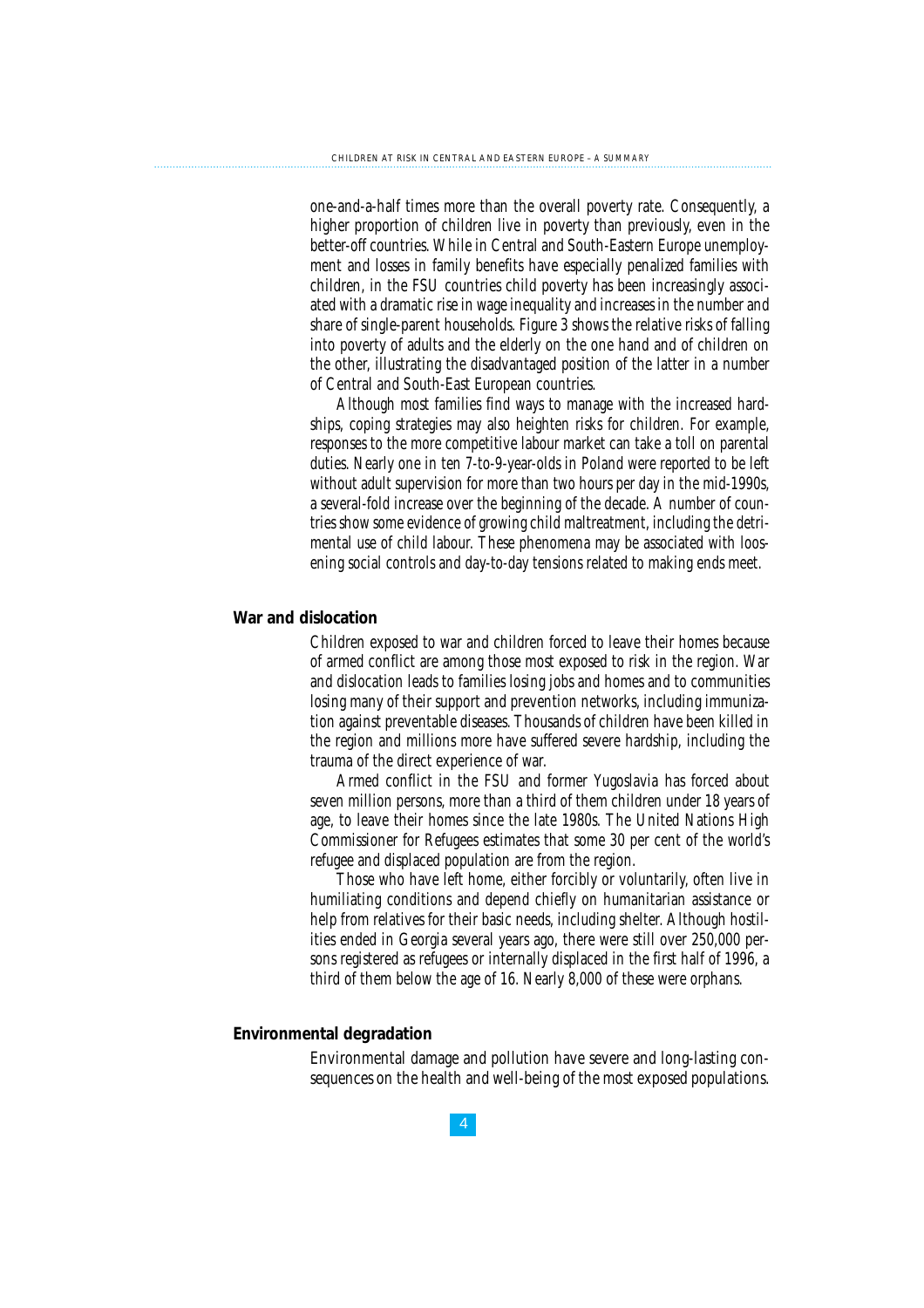Children, because they are at the stage of physical development, are particularly vulnerable to the ill-effects of contaminants in the soil, water and air.

The legacy of environmental degradation in Central and Eastern Europe is frightening. Industrial, agricultural and energy policies during the communist era typically aimed at rapid growth and ignored the environmental and health risks involved.

The overall levels of atmospheric emissions have now fallen in most countries as a result of the drop in industrial production. In those countries suffering the most severe production losses (for example Moldova) emissions have gone down dramatically. Nevertheless, a study carried out between 1990-93 in Ukraine showed that falls in production did not lead to proportionate decreases in use of inputs or in pollution. And although some countries have passed legislation providing for stricter environmental protection and increased monitoring, either anti-pollution standards are still more lenient than those in the West or financial constraints make compliance and enforcement difficult. There is the risk that economic recovery will once again raise pollution levels.

#### **Health and mortality among parents and children**

Infant mortality rates have increased in a number of countries during the transition, with the largest rises occurring in those countries with the largest falls in output. This is shown in Figure 4 (the Caucasian countries are not included). However, one of the less negative aspects of transition in terms of risks for children has been the relatively modest rises in infant mortality in many countries. Indeed, infant mortality has fallen in some countries, which is a positive feature. After an upswing in 1990-91, infant mortality

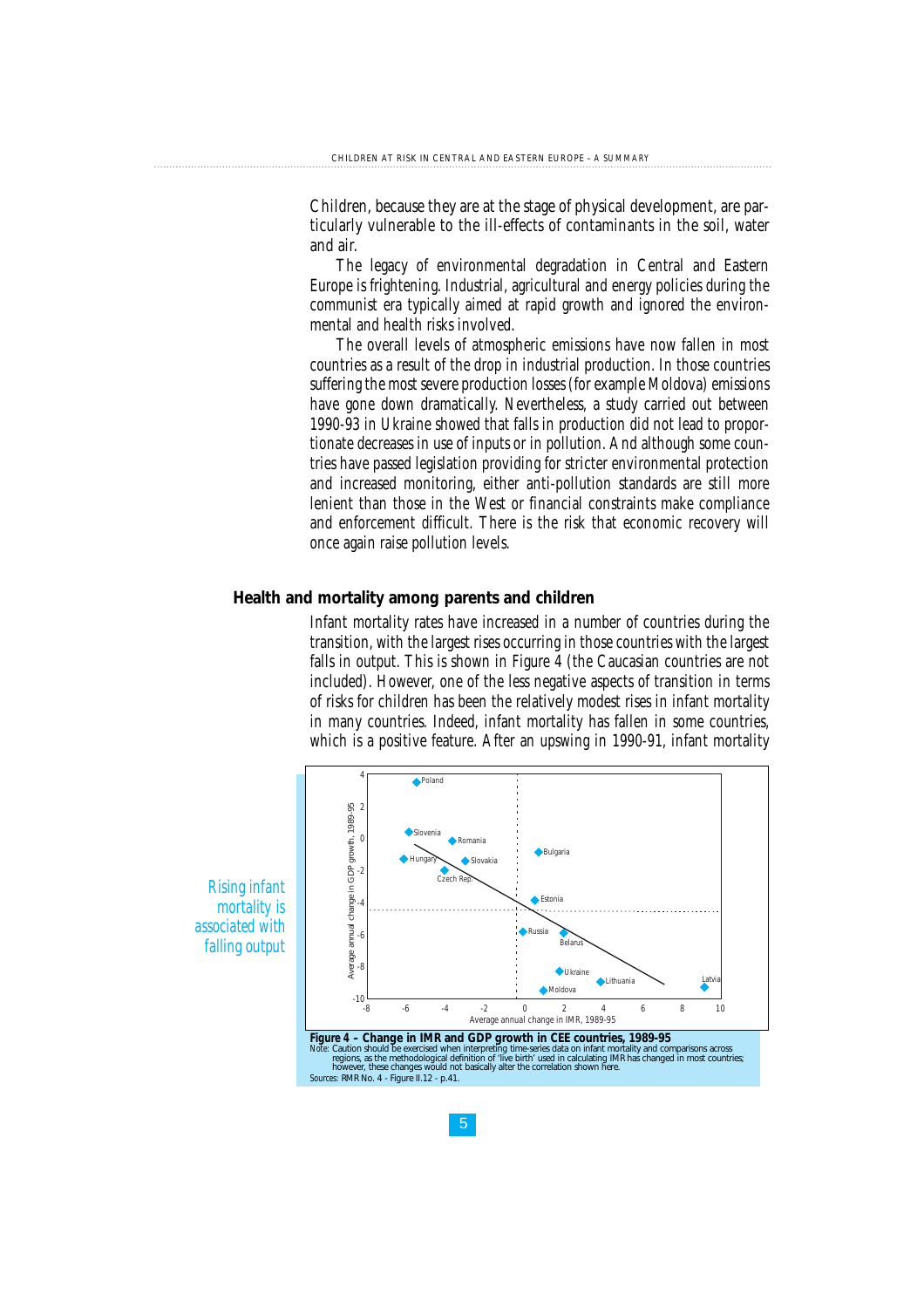rates fell in Central European countries, and rates in for example Slovenia and the Czech Republic (5.5 and 7.7 respectively per 1,000 live births) are now comparable to those in Western European countries.

The association between fall in output and rise in infant mortality implies that it is the FSU countries where the latter has been most prominent. Preliminary data for Latvia in 1995 show a significant rise in infant mortality, and an increase of nearly two-thirds over the 1989 rate. Poor health and nutrition of mothers are important explanations, and this is also reflected in larger changes in rates of perinatal mortality (late foetal deaths and deaths in the first week of life).

Another sign of deterioration in nutritional status is the alarming growth of anaemia, or iron deficiency, one of the most common micro-nutrient disorders in Central and Eastern Europe. (Anaemia affects the outcome of pregnancy, contributes to the risk of birth complications, and increases the risk of death from haemorrhage in childbirth.) The percentage of women suffering from anaemia at the end of their pregnancies has increased in many countries since 1989, and in Ukraine and Russia it has more than doubled – see Figure 5.



*Rising anaemia among pregnant women is seen in both Russia and Ukraine*

> The typically small rises – and the falls – in infant mortality in the light of growing child poverty and declining access to health services and screening may be credited in part to the strengths of the inherited 'public health assets' and national efforts – often with considerable international help – to maintain good public hygiene and immunization levels. The incidence of serious malnutrition among children also seems low in the region, but under-nutrition is more common. The link between poor nutrition and health is reflected by the increase in infectious diseases among children in some countries. Transition in the region has witnessed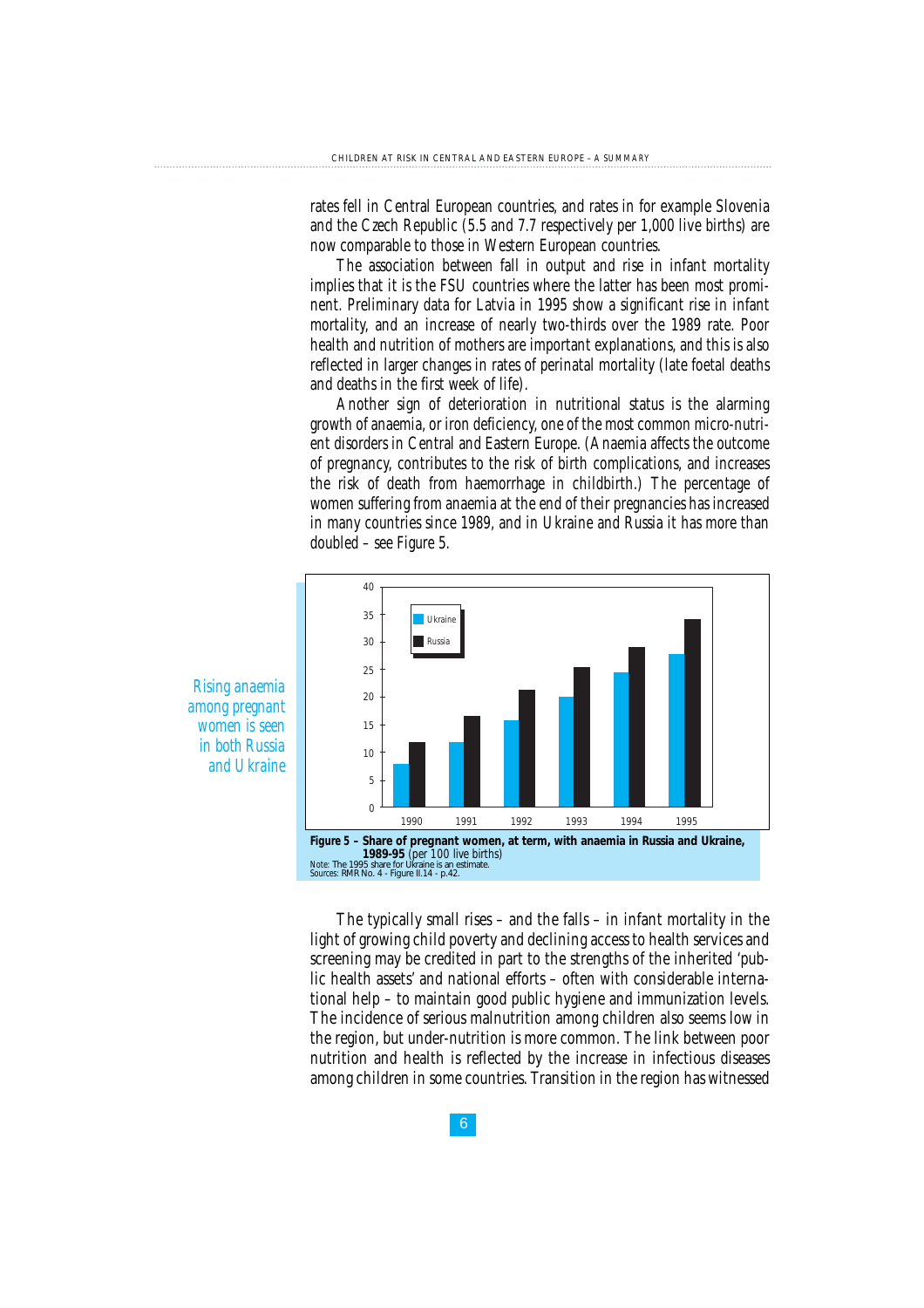a marked increase in the incidence of infectious diseases among the population as a whole, such as diphtheria and tuberculosis, particularly in the FSU countries. The reappearance of these 'diseases of poverty' is especially troubling, as they had been almost eradicated pre-reform. Changes in the incidence of extreme poverty and tuberculosis underscore the relationship between economic and health indicators – see Figure 6.





The number of new tuberculosis cases among children has risen parallel to new cases registered among the adult population. The incidence of tuberculosis among children is relatively low and stable in Central Europe and it is highest in Azerbaijan, followed by the Western CIS and Baltic countries, where it has begun to rise substantially, with children accounting for 10 per cent of new cases.

The rationalization of health sector expenditures has led in many countries to a weakening of child-health monitoring systems. It seems that there is a growing trend in Central European countries towards changing institutional responsibility for monitoring, for example moving the responsibility from schools to parents. In Poland, with fewer doctors now working within the educational system, the number of children examined dropped sharply, for example from 600,000 10-year-olds in 1990 to 300,000 in 1993.

Insufficient financing has been a primary cause behind falls in immunization rates. For example, in Georgia and Armenia, child immunization dropped sharply in 1992-93, and only with the help of international organizations, such as UNICEF, were vaccinations resumed the following year. Despite enormous falls in the production of the necessary pharmaceuticals and drops in expenditures for imported drugs (from \$1 billion to \$300 million between 1992-93), rates have begun to recover in Russia.

Discussion of mortality and health risks for children must go beyond a focus on children and their mothers. The rise in mortality among men in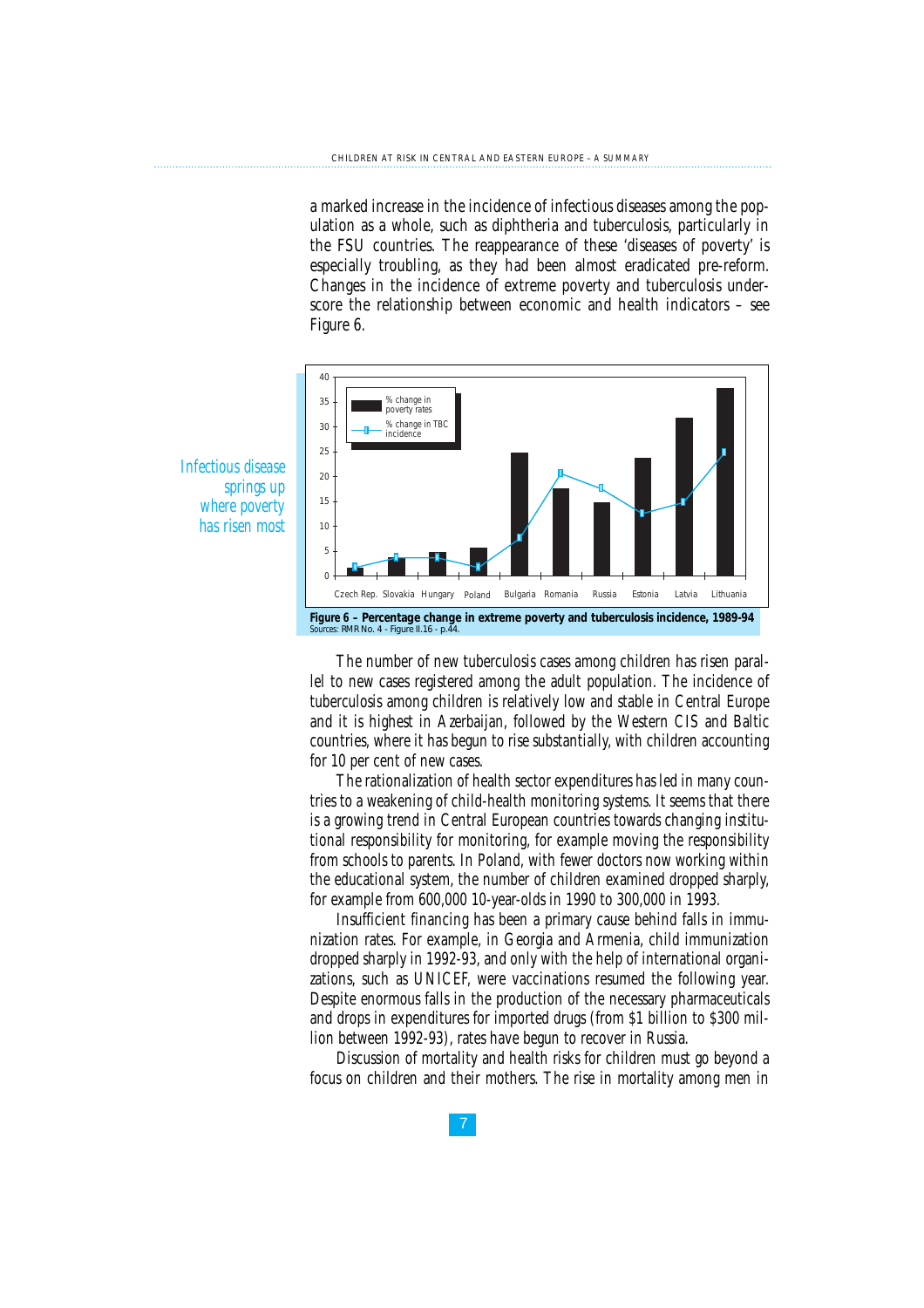large parts of the region has already been referred to. Many of the men who died were fathers. Aside from the emotional pain involved, the illness or premature death of a parent jeopardizes the economic sustainability of families, increasing the risks of under-nutrition, disease and neglect for young children. The loss of a parent increases the risk that a child will be removed from his or her family and placed in public care. The Report estimates that the increase in the number of children who lost a parent prematurely over 1990-95 was about 500,000 in Russia. When 'excess parental mortality' in other countries is taken into consideration, the total in the region rises to an estimated 700,000 children.

#### **Changes in family formation**

The number of children living in incomplete families has also risen as a result of higher rates of family breakdown and increases in the proportion of births to unmarried mothers. The divorce rate has increased considerably in all Central and Eastern European countries covered by the Report; the changes for a selection of countries are shown in Figure 7. In Russia, Belarus, Moldova, Slovakia and Estonia the increase in the divorce rate has been especially significant; in the extreme case of Estonia, more divorces than marriages took place in 1995. It might have been expected that families pull together in times of economic crisis. But the huge pressures of the transition, including those from unemployment and reduced incomes, appear to be splitting families apart.



Despite large drops in marriage and fertility rates, as well as shrinking child populations, there are about 150,000 more children affected annually by divorce in the 18 countries covered by the Report than there were at the end of the 1980s, bringing the total to more than one million each year.

Falls in the marriage rate and the birth rate have been substantial in many countries. This is not necessarily a bad thing in itself, but these demo-

*Rising numbers of divorces relative to marriages*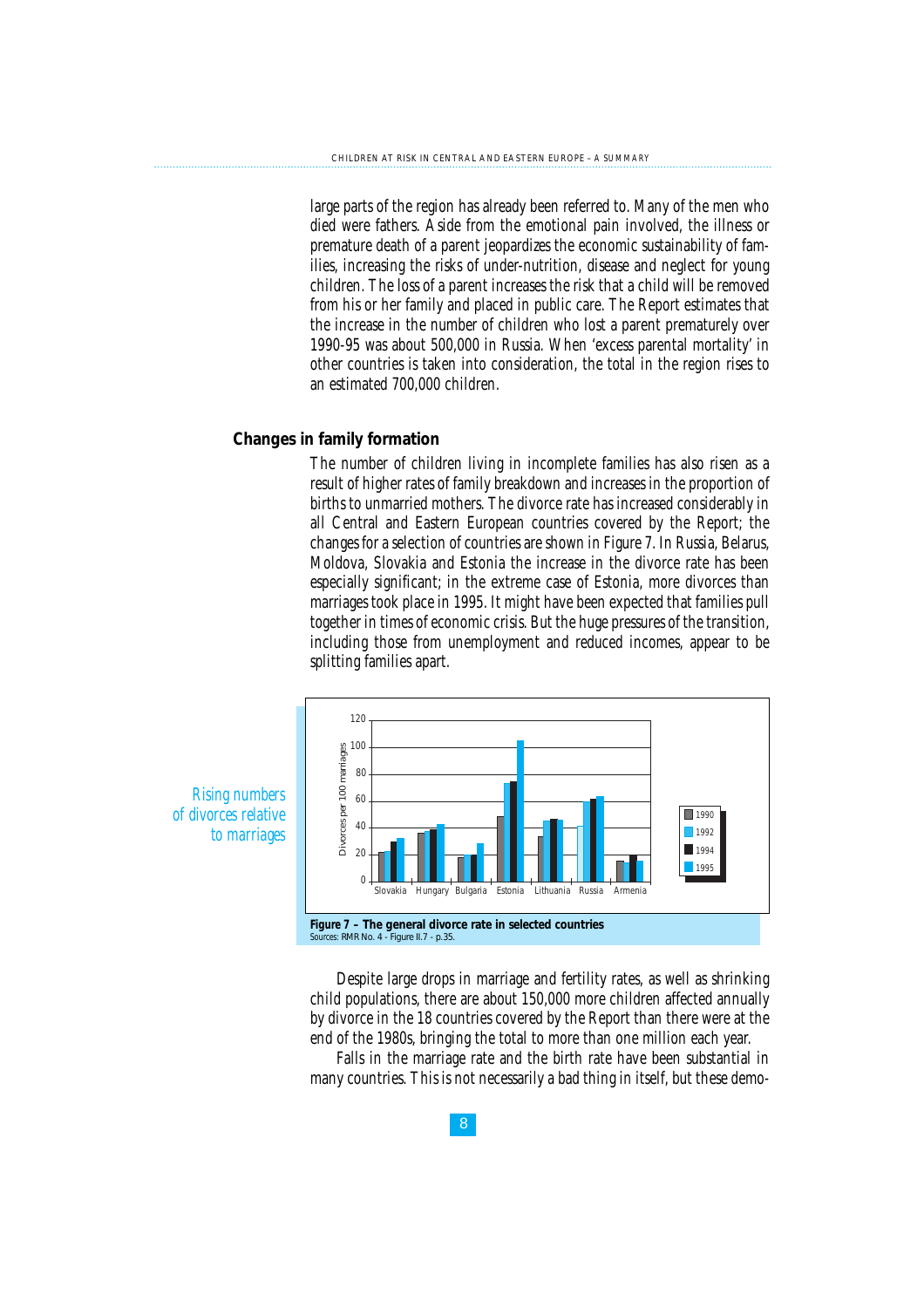graphic changes may be seen in part as a reflection of hugely diminished expectations and insecurity about the future. Along with the falls in fertility, there have been sharp rises in the share of births to teenage and to unmarried mothers in a number of countries. The share of teenage births in Russia, for example, rose from 11 per cent in 1989 to 20 per cent in 1995. Figure 8 shows the changes in the share of births out of wedlock in a number of countries for each year from 1989 to 1995. The figure has risen, for example, from about 12 to 20 per cent in Hungary and in Russia, from 11 to over 25 per cent in Bulgaria, and from 25 to nearly 45 per cent in Estonia.



Like the fall in overall fertility, the rises in births out of wedlock and in teenage parenthood should not be seen as wholly negative outcomes. There are many children born out of marriage and born to young mothers who thrive and live happy lives. But evidence from many Western countries suggests that these demographic changes do, on balance, represent a notable increase in risk for children's economic well-being and development.

#### **Risks at school**

The region's educational systems, together with those for public health, were often seen as among the more positive inheritances from the former regimes (although they were not immune from criticism). Parents today can no longer count on systems of universal public health and education to screen and check for potential problems of child health and educational development with the same effectiveness as before.

One of the region's comparative advantages was in kindergarten education, which played an important role in preparing children for elementary schooling. Pre-primary enrolment rates dropped between 1989 and 1995 in all countries of the region except in Hungary and Slovenia. The steepest declines occurred in FSU countries and in South-Eastern Europe, for example from nearly 70 per cent to 54 per cent in Russia – see Figure 9 – although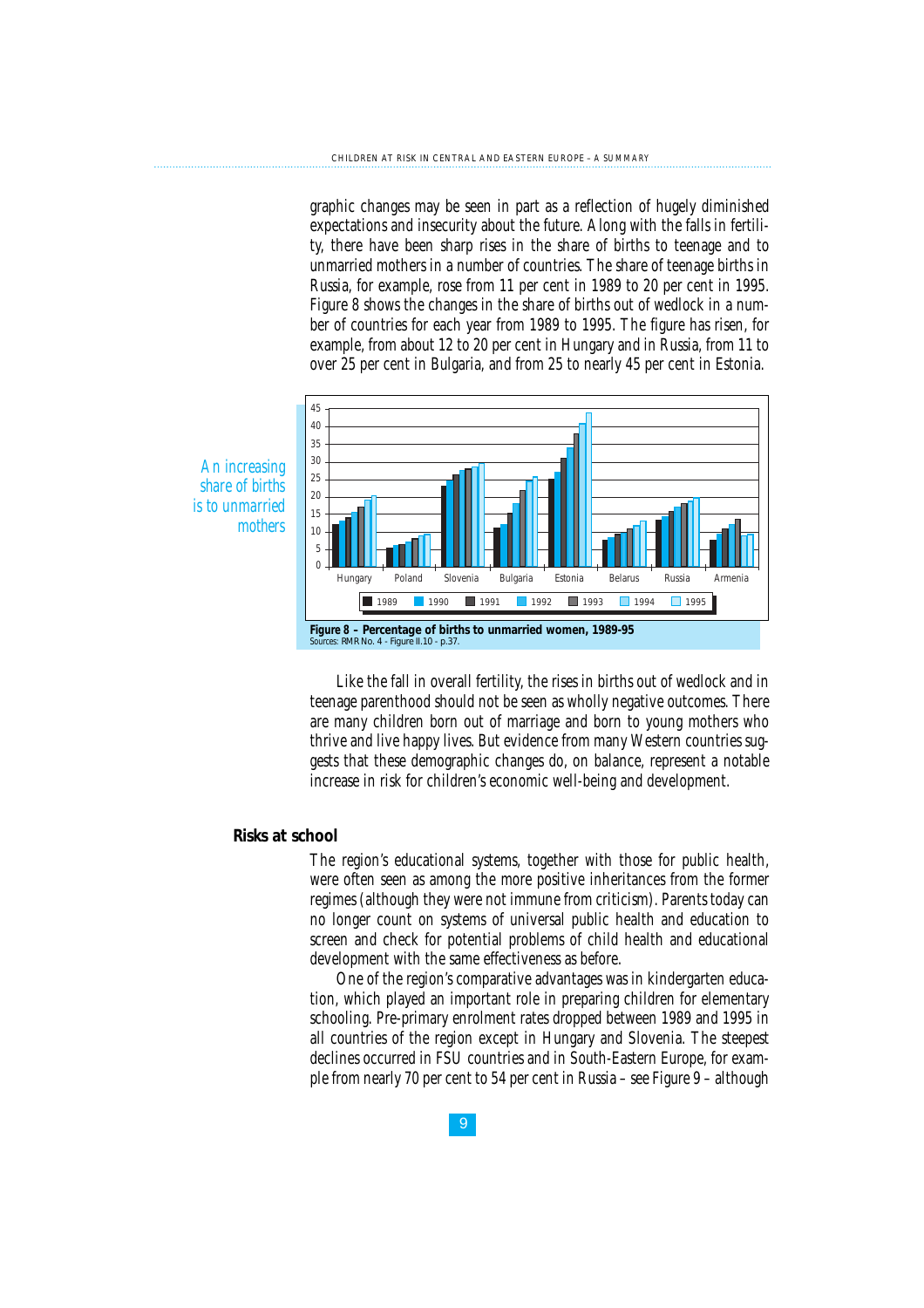it is important to note that the decline had set in before the break-up of the Soviet Union in 1991.

Families must now pay for many of the services that were formerly included in 'free basic education'. The growing use of fees means that children from poorer households increasingly face problems in gaining access to pre-primary education, extra-curricular activities in primary and secondary education, as well as remedial and foreign language courses. Yet these are the very children who stand to benefit most from investment in their education and associated peer activities to enhance their social skills and to help avoid poverty in later life as a result of inadequate qualifications.



*Kindergarten enrolment rates fall in a number of countries*

*Sources:* RMR No. 4 - Figure II.23 - p.53.

There are indications that a growing share of children do not attend schools because of truancy, work or family problems. In Russia, for example, approximately 5 per cent of primary school students - about 100,000 children in each grade - appear to be out of school. In Romania, secondary school enrolment rates in 1995 were 14 per cent lower than in 1989, even though cash child allowances were linked to school enrolment and attendance. As a result of these trends, the child protection, equalizing and social functions of the school system have been eroded, placing many poor and socially marginalized children at higher risk.

#### **Youth lifestyle and health**

Drinking and smoking trends among young people in the region have been resistant to improvements in recent years - in contrast to the situation in many Western countries. But Central and Eastern Europe are now witnessing new threats to youth that unfortunately are already well-known in the West.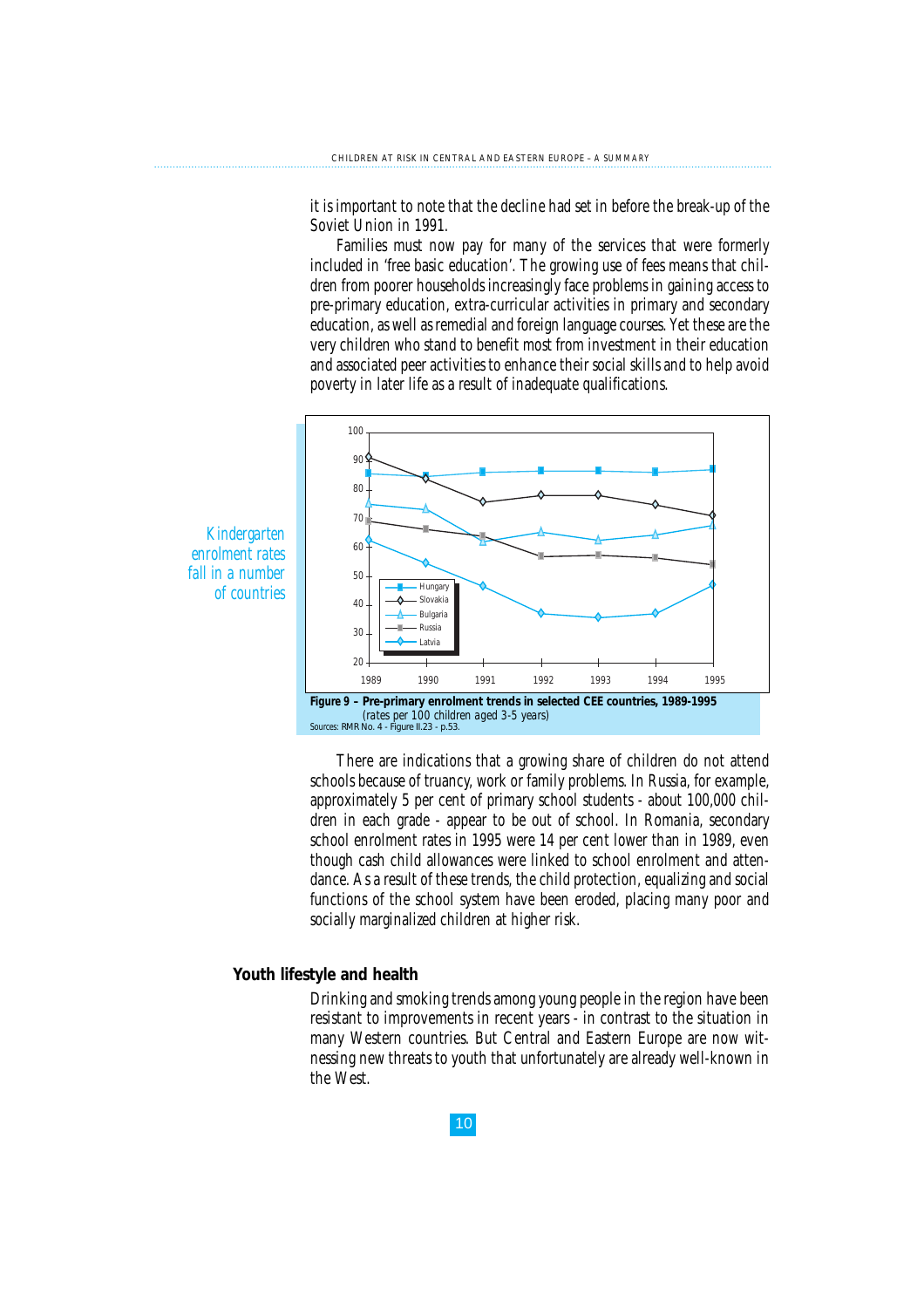Various types of evidence paint a frightening picture of the spread of drug abuse. For example, a survey in the Czech Republic in 1996 found that drug abuse is no longer only a problem of homeless and street children, but is gradually becoming 'normal' in secondary schools, just as drinking alcohol did a few years ago. Among students, 14 per cent were regular users and 37 per cent reported having tried drugs at least once. Other countries, such as Poland and Hungary, show similar trends.

With the weakening of the social control present in the previous political system, the occurrence of sexually transmitted diseases (STDs) such as gonorrhoea and syphilis has increased across the region, particularly in the Baltic and Western CIS countries. The recorded incidence of STDs among 14-18-year-olds trebled in Latvia between 1991 and 1995. Levels of HIV prevalence are lower in the region than in neighbouring Western European countries. However, numerous reports suggest that the potential for the spread of all sexually transmitted diseases is great due to low awareness among young people of the risks of unprotected intercourse, the lack of means for safe sex, and the spread of prostitution.

Mortality among adolescents due to accidents, poisoning and violence has increased in many countries and teenage suicide rates, especially among boys, have risen in the Czech Republic, Poland, Slovenia, the Baltic countries, Belarus, Russia and Ukraine. In Russia, 1 in every 2,500 males aged 15- 19 was recorded to have committed suicide in 1994. The explanations for this tragic outcome are no doubt varied, but suicide rates are often considered a barometer of a breakdown in social integration.

#### **Crime and youth**

Crime rates in the region were historically low. But the lifting of social and political controls, along with disintegrating public order and the deteriorating economic situation, has led to a rapid increase in criminal activity. The growth in juvenile crime is related to the same factors, as well as to inadequate social support for adolescents at the important juncture between school and work, and to pressures within families. Risks have been heightened by reduced possibilities for continuing education or entering into the labour market, especially for adolescents released from residential or correctional institutions.

Statistics on crime are incomplete in any country but the trends over time in the data from the countries of Central and Eastern Europe are nevertheless worthy of inspection. The great proportion of reported crimes committed by juveniles in the region are crimes against property (for example, thefts and burglary). But violent crimes are also on the rise in many countries. Murders committed by juveniles show alarming growth in Russia, Latvia and Lithuania, especially in 1994 and 1995, rising for example five-fold from 1989 in Latvia and two-and-a-half-fold in Russia. On average 1 in every 4,000 males aged 14-17 in Russia and in Lithuania were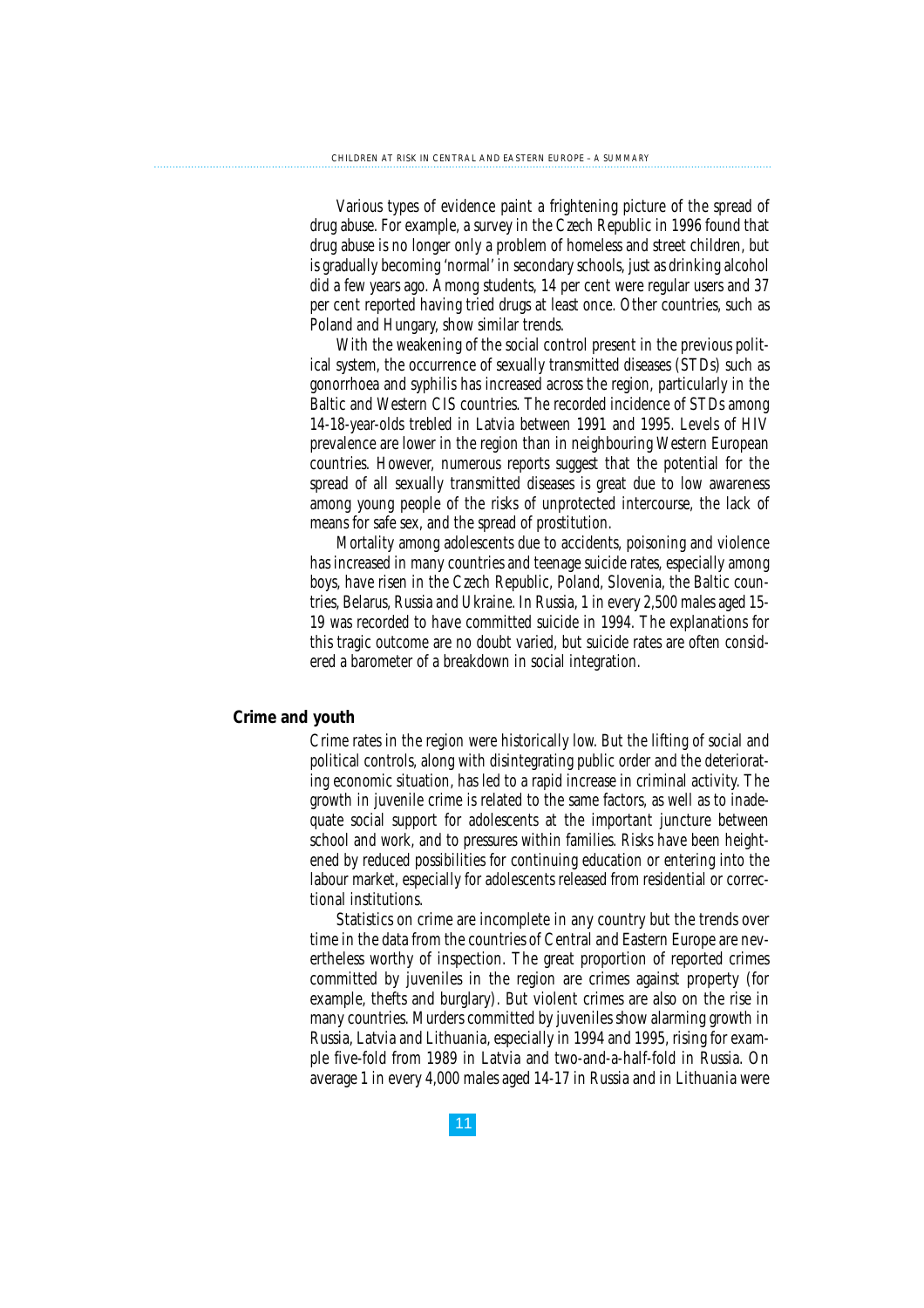convicted of murder in 1995. Juvenile homicide rates are up to eight times higher in Russia and the Baltic countries than in Central Europe. The increased involvement of juveniles in organized crime may be one factor behind the rises.

Not only has the risk of juvenile delinquency risen, but the risk of children becoming the victims of crime has grown as well. Data on crimes against children are not collected uniformly across the region and registered cases represent only part of the problem, but some noted increases have been recorded in several countries. There is also some evidence that criminal activity is increasing among juveniles at the instigation of adults. In Russia, the number of adults charged with involving children in criminal activity tripled between 1989 and 1994 to almost 21,000 cases.



Preventing children from entering public care, where they risk irretrievably losing family ties, is a challenging task. And children who really cannot live with their parents, for whatever reason, are an especially vulnerable group. The welfare of these children deserves special attention; but besides being an important issue in its own right, trends in the use of public care can tell us a great deal about changing patterns of risks for children, about parental coping strategies, and about levels of social cohesion in society as a whole. The third chapter in the Report looks in detail at public care for children in the region.

#### **Inherited conditions – and the lack of change**

The conditions found in Romanian orphanages at the beginning of the transition shocked the world. But institutional care in other parts of the region also carried major risks: high death rates, a downward spiral of disabilities and emotional harm, the withering of family ties, and several other deviations from the spirit of the United Nations Convention on the Rights of the Child.

The system of public care prevailing in Central and Eastern Europe at the end of the 1980s relied on outdated practices, notably the total removal of children to large-scale institutions – frequently leading to a loss of all family ties. This approach, even in its most enlightened form, was wholly unsuited to meeting child protection needs in the late 20th century. There was a greatly excessive reliance on institutional care, rather than fostering – reflecting the ideology of the collective above the individual. Adoption, as an alternative to public care, was also under-used. In most countries there was little development of social services to help families and thus reduce the need to take children into public care. As political change opened windows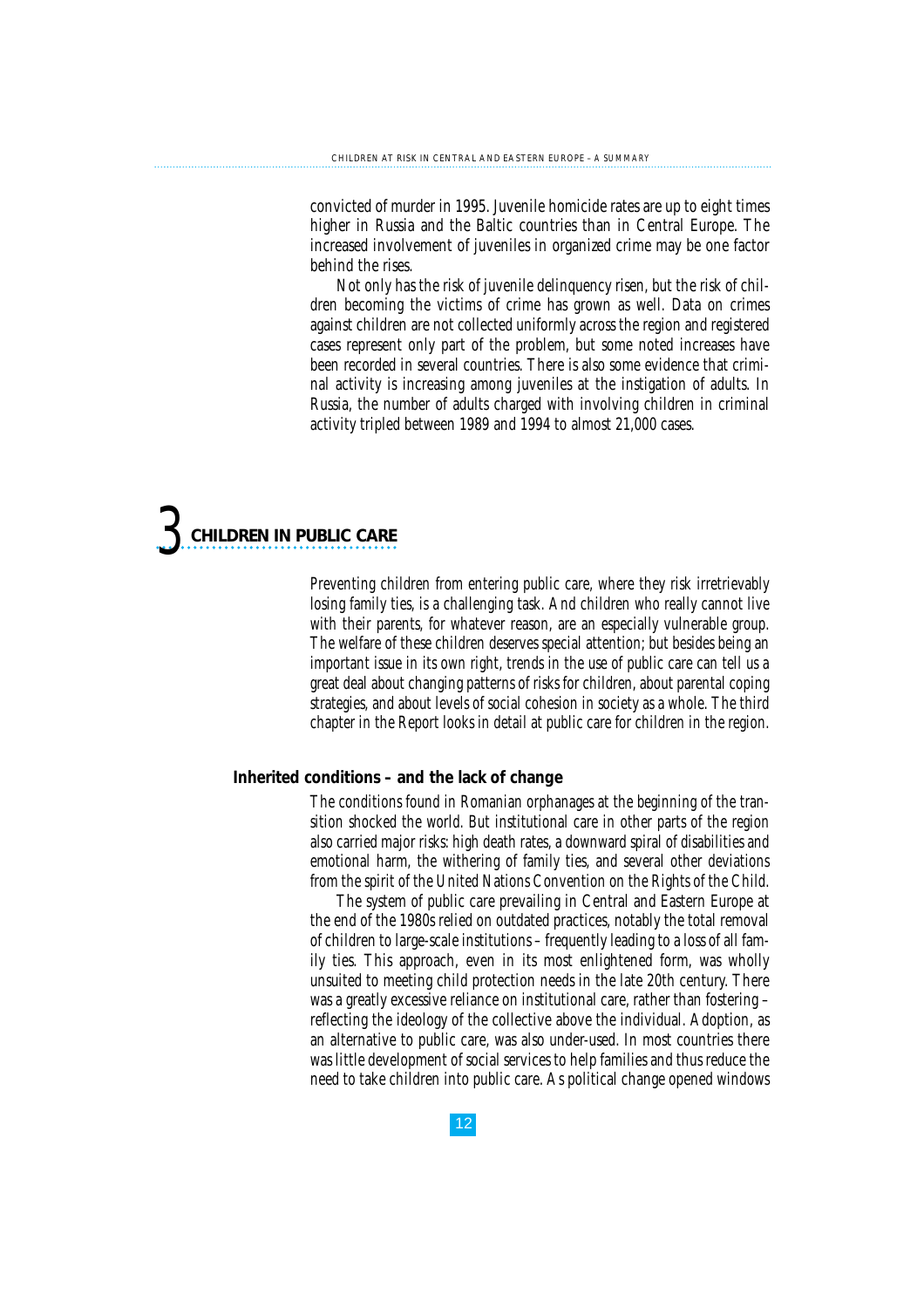to the rest of the world, it became evident that the whole system of child protection was in need of sweeping reform.

Hopes for swift progress ran high but reality has proved different. With the exception of a few Central European countries, numerous difficulties have inhibited any major improvements in institutional care in the region or a shift to more humane placement options. Obstacles have included divided ministerial responsibilities, dwindling financial resources and uneven support for reforms. Even more worrying, there has been insufficient change towards more preventative systems of support within the community. In countries like Moldova, Georgia or Armenia, the public child protection system has virtually collapsed. International assistance has buoyed-up numerous initiatives in Russia and other FSU countries, and in Romania and Bulgaria, but these have not succeeded in alleviating the pressure on orphanages.

#### **Trends in use of public care**

Despite sharp falls in the birth-rate throughout the region since the late 1980s, the total number of children living permanently or temporarily in orphanages and similar child institutions or placed with foster parents has increased. Currently there are about one million children in public care across the 18 countries monitored in the Report, an increase of about 50,000 since 1989. This represents 1 in every 100 children. These children are mostly living in large-scale institutions: infant homes, orphanages, homes for the disabled and hospitals. In Russia alone the number of children in public care in 1995 exceeded 600,000.

In 10 out of the 14 countries of Central and Eastern Europe in which it has been possible to obtain data over the period, the rates of infants and tod-



*With few exceptions, the rates of infants receiving institutional care increased sharply in the region, reflecting a growing frequency of nurturing problems, family dysfunction, and child abandonment*

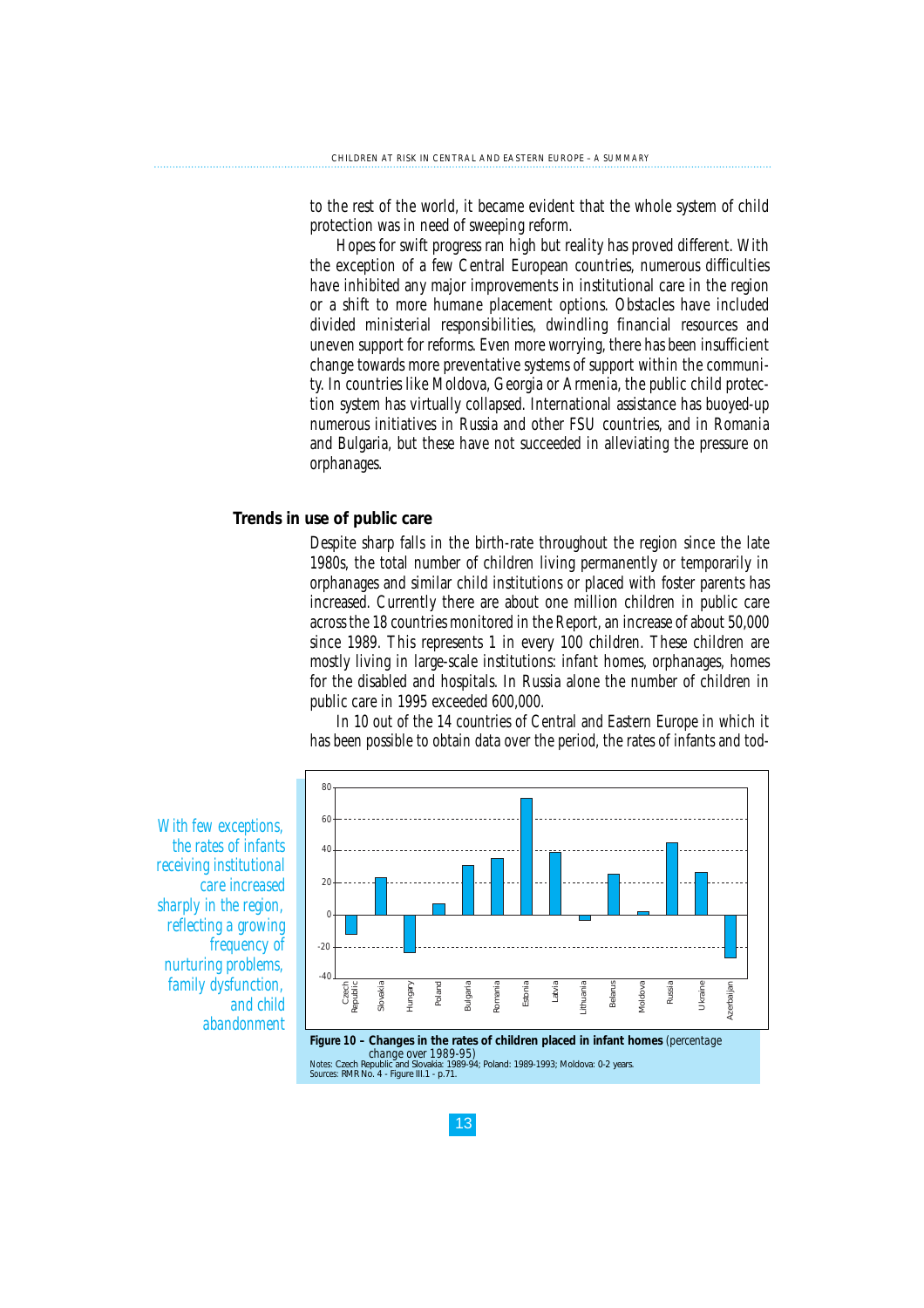dlers living in institutional care have risen since 1989. Children who have been born during the transition years have therefore faced a higher risk of entering institutions. Figure 10 shows that in eight of the countries - Slovakia, Bulgaria, Romania, Estonia, Latvia, Belarus, Russia, Ukraine - the rates of children aged 0-3 placed in infant homes have risen by over 20 per cent and in some cases by a substantially larger amount: by between 35-45 per cent in Romania, Russia and Latvia and by as much as 75 per cent in Estonia. This is a profoundly worrying development, contrary to all policy intention.

It is not only the 'infants of the transition' who have faced greater risks of losing family ties. In Lithuania, for example, institutions now look after more children above the age of three. Even in the Czech Republic, a country with more coherent reforms, stronger family benefits and community services, and fewer children in infant homes compared to the pre-reform period (see Figure 10), the proportion of older children in public care rose by over 25 per cent between 1989 and 1994. The persistence of greater vulnerability for children and families in countries that have shown economic growth over the last few years is a clear warning that many types of childhood risk will not vanish with economic recovery. Hungary, on the other hand, despite its somewhat disappointing economic record, has so far been able to avoid higher rates of children in public care (Figure 10 shows that placement in infant homes, for example, has fallen), emphasizing that the link between the state of the economy and the rate of use of public care is not clear-cut.

Trends on the number of children in foster care, as opposed to institutional care, give reason for both concern and optimism. With very few exceptions, the numbers and rates of children in foster care have increased across the region. This mirrors the higher rates of institutionalization in many countries, suggesting that the overall pool of children needing care from the State has increased. More optimistically, wherever countries have succeeded in swinging the pendulum towards foster care and away from institutions, it may signal a more active approach to family placement and the development of better alternatives to institutional care.

The figures from Russia reflect both views. It is a concern that the number of children in foster care rose from 175,000 in 1989 to 250,000 in 1995, but it may be a positive sign that as a proportion of the total in public care this represents an increase from 30 to 40 per cent. Romania, to take another example, has made the development of foster care a priority, but the fostering rate is still very low and declined slightly after peaking in 1991. Most children in need of substitute care in Romania still end up in institutions. (And Bulgaria, to take an extreme case, still has no formal foster care programme.)

#### **The quality of care**

Trends in the numbers of children in public care give only part of the picture – changes in the quality of care that is provided also need to be con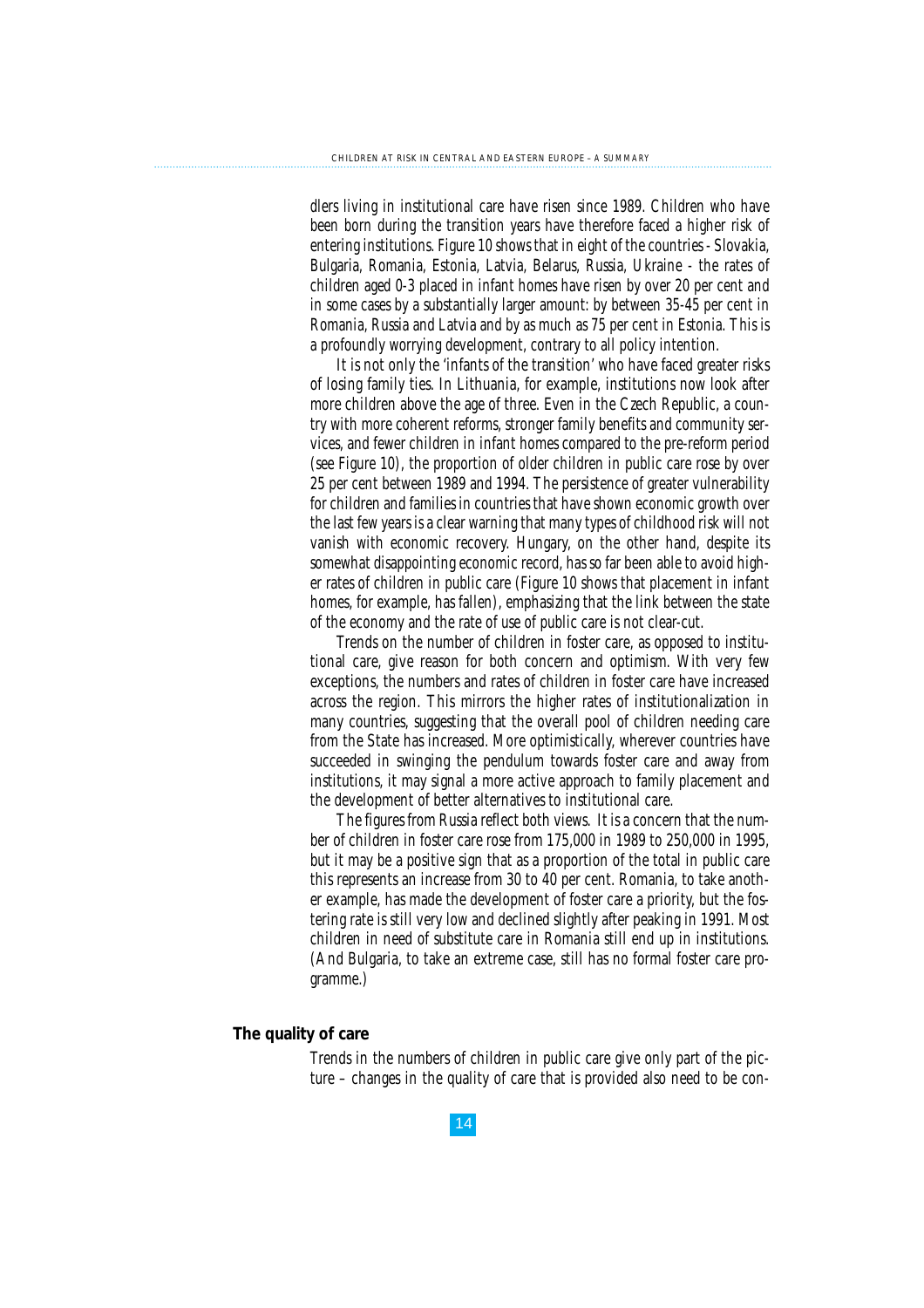sidered. Due to lack of systematic monitoring, information is inevitably limited but the Report discusses a range of factors, including funding, conditions in institutional care and innovatory practices.

Money spent on public care is one measure of input to provision. Available information on changes in public expenditure on child institutions reveals considerable differences among countries. Data for several countries are drawn on in Figure 11, and the trends show more consistency with changes in GDP than with changes in children's needs. In Poland, expenditure fell by 20 per cent in real terms by 1992 and remained at that level until 1995, when preliminary data showed a return to pre-transition levels. (The data refer to children aged 0-17 living in long-term care centres, smaller family homes, children's villages and temporary centres.) A similar pattern is found in the Czech Republic, although expenditures here held up at a higher level, dropping slightly until 1991 and increasing steadily thereafter. By comparison, in Slovakia, expenditure on children's homes (including boarding schools) fell by 50 per cent. And Bulgaria has experienced an especially disturbing drop in expenditure, which fell by almost two thirds over 1989-95. (The data here refer to infant and children's homes and homes for children with disabilities.)



*Sources:* RMR No. 4 - Figure III.8 - p.85.

The implications of lower spending depend on which expenditures are cut. In Georgia whole institutions have been closed as a result. A UNICEF survey of child institutions in Moldova found widespread under-nourishment and lack of suitable clothing, shoes, bed linen and heating; lice and

15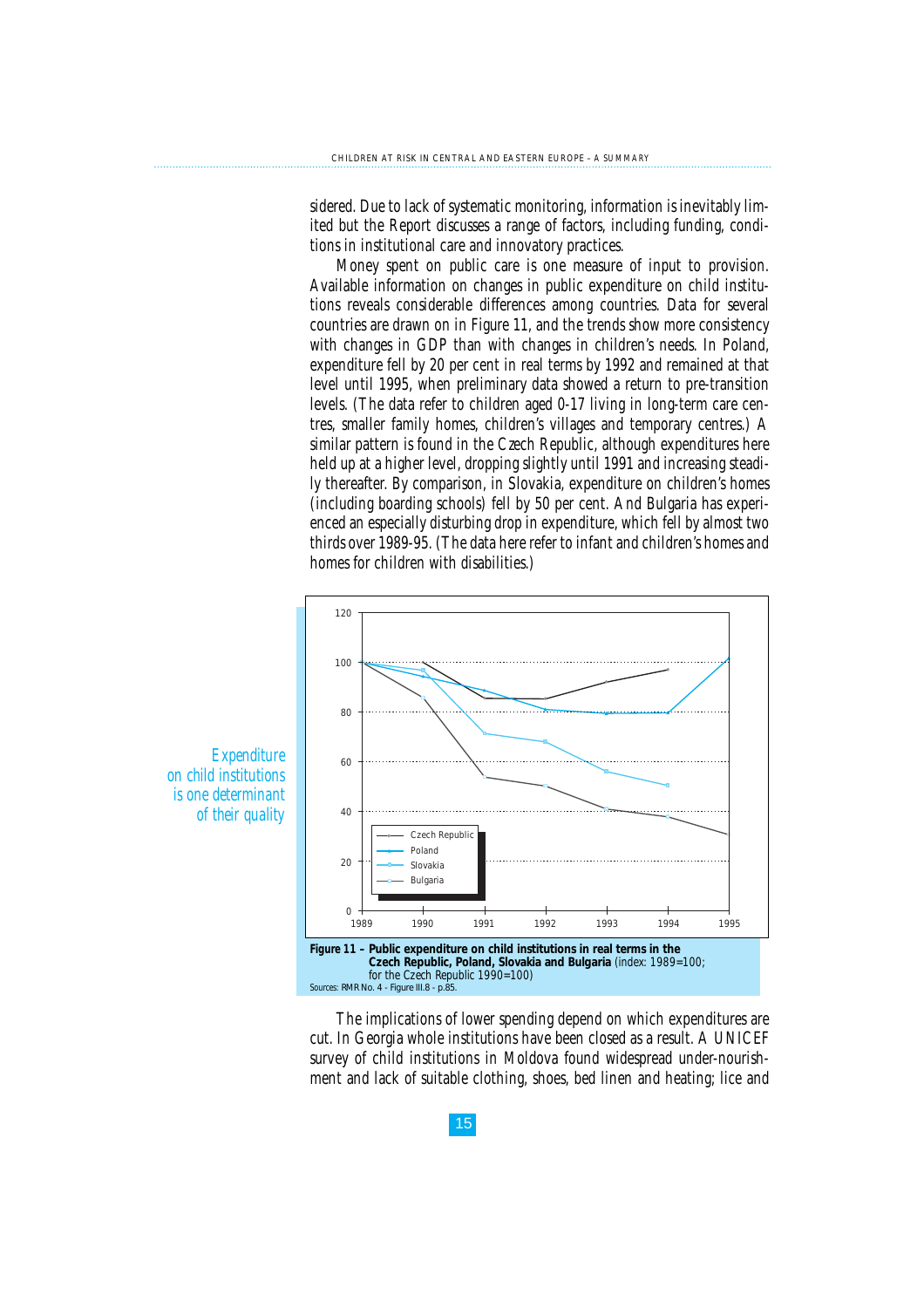nits were endemic. Surveys from Russia show disabled children in state care to suffer from infectious and parasitic diseases far more frequently than other groups due to the lack of proper hygiene and medical care.

Although there are examples from some countries of improved arrangements, the various factors together suggest that the quality of institutional care has deteriorated substantially in parts of the region, making the increasing use of this form of public care all the more disturbing.

#### **Adoption**

Adoption offers the best prospects for a secure upbringing for young children who have no chance of remaining with or returning to their own parents. The total number of adoptions has declined in much of the region, but adoption rates in the 0-3 age group (thus taking into account the falling numbers of young children in the population) have either risen or remained constant. The exception is in the Caucasian countries, where sharply falling adoption in Armenia and Azerbaijan may in part reflect the tremendous dislocation associated with armed conflict and the difficulties of maintaining even the most basic semblance of everyday life.

In all the Western CIS countries (and in Slovakia and Bulgaria), the absolute number of adoptions, as well as adoption rates, has increased. These higher numbers could be a sign of increasing orphanhood. This pessimistic interpretation is consistent with the geographic distribution of adoption trends – gains in absolute numbers have occurred in the same countries that have shown the sharpest upswings in adult mortality.

The rise in gross adoption rates in parts of the region is partly explained by the growing importance of international adoptions. Falling living standards have had a negative influence on domestic demand – as they have had on natural births. Most prevalent in South-Eastern Europe and the Baltics, the share of international adoptions among all adoptions was almost 50 per cent in Lithuania in 1994. Figures for 1995 include 45 per cent for Latvia, 42 per cent in Romania and 22 per cent in Bulgaria.

How should one view these figures on international adoptions? The Report argues that the experience of Central and Eastern Europe in the 1990s has been an example of the serious problems that poorly controlled intercountry adoption can pose to the rights and interests of children. The experience of a number of countries is reviewed, including Albania, Poland, Russia and Ukraine. Romania in the early 1990s provides an illustration (the Romanian authorities have since tightened regulations). Couples flooded into the country in 1990 with a view to adopting children from the orphanages that had so shocked the world. Within a year Romania came to supply about one third of the children adopted annually throughout the world. But by 1991, most of the children being adopted were not being 'rescued from institutions' but were being procured directly from their biological families, usually in exchange for consumer goods or money. Prospective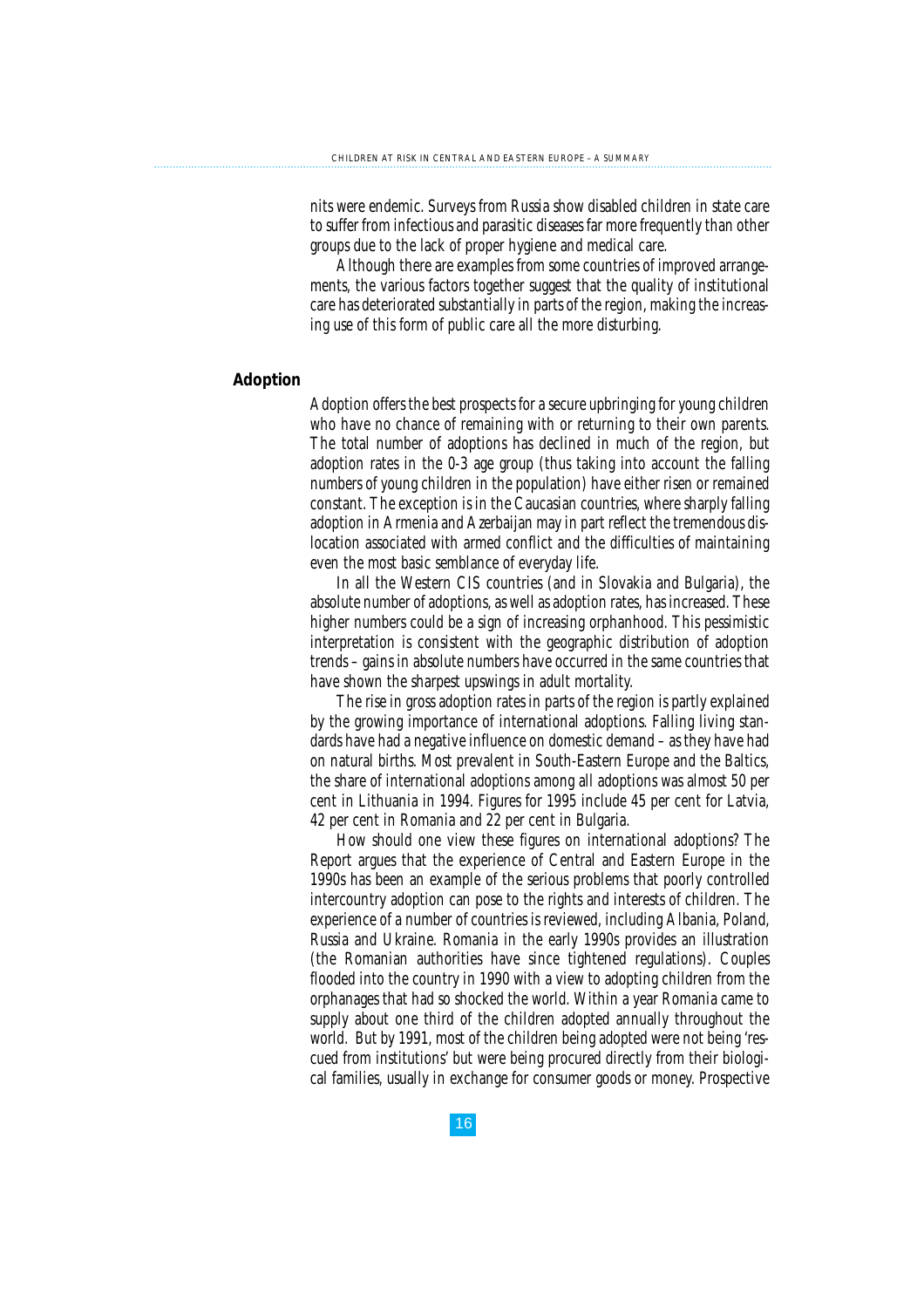foreign adopters may be prepared to pay thousands of dollars to obtain a child in a country where US\$200 is a good monthly salary.

#### **Entry and exit**

Information on the reasons for entry of children into public care is not available in many countries, nor are there data on whether entry is with parents' acquiescence or whether it has been legally enforced. Similarly, many countries provide no data on exits from public care. In the lack of data on entry and exit, all that is known is the total number in public care at any one time, and this will be much less sensitive to changes in pressures on the system of public care or in policy towards it.



*Entries to institutions in Russia have risen faster than exits from them*

> **Russia, 1989-95** *(in absolute numbers) Sources:* RMR No. 4 - Figure III.4 - p.80.

Some data do exist for the Western CIS countries. Figure 12 shows the total numbers of entries and exits over the first half of the 1990s for Russia, the country that contains over half the children in public care in the region. Between 1989 and 1995 the number of new registrations of children left without parental care jumped by 130 per cent – up from 49,100 to 113,296 cases. The diagram also shows that the number of exits fell slightly between 1989 and 1992, and more sharply in 1993. The rise in the number of children leaving public care in 1994 and 1995 has not been enough to reduce the total number of children dependent on the State.

The destinations to which exits from public care are made is the subject of Figure 13, which again refers to Russia. The data are restricted to homes for infants (children aged 0-3). Some marked changes have taken place over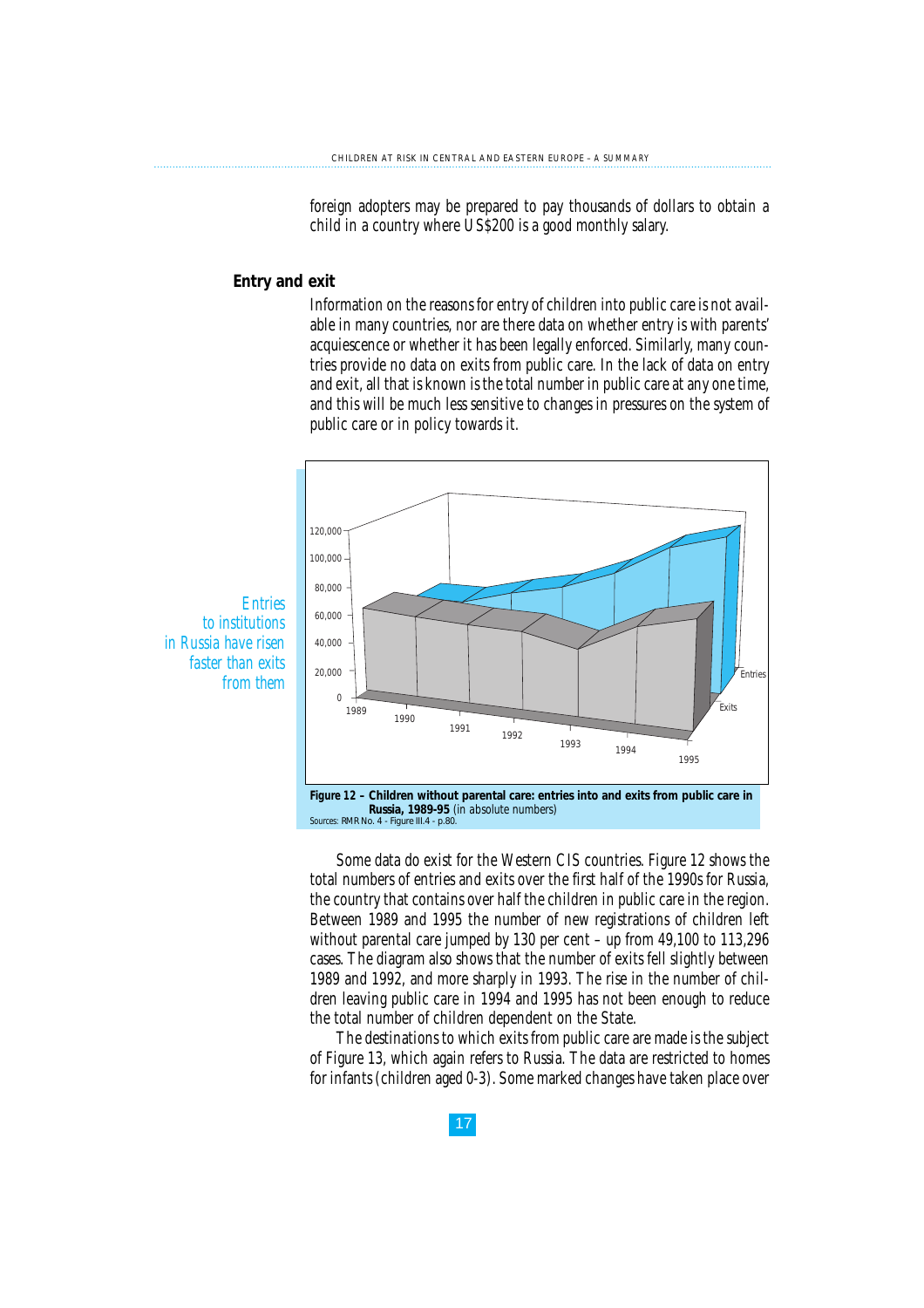*The structure of exits from infant homes in Russia shows that fewer young children are returned to parents and more children are adopted*



1990-94 in the importance of different exits. Exits to other institutions have fallen notably. This is certainly encouraging, but the share accounted for by this route was still nearly 30 per cent at the end of the period, which is depressingly high. Not surprisingly, in view of several of the trends in risk factors reviewed in the Report, the importance of return to parents has declined slightly and this is a depressing outcome. The most notable change has been the rise in adoptions, accounting for more than a third of exits in 1994 and almost doubling in importance over the period. (Since most adoptive parents prefer taking very small children, adoption is likely to be a more common form of exit from infant homes than it is from institutions for older children.)

### *4* **REDUCING RISKS: THE ROLE OF POLICY**

The Report identifies 'a pyramid of risks', ranging from those affecting most children and their families, such as the threat of income loss or the risk from environmental degradation, through to those concentrated on a minority. There is likewise a pyramid of public responses to address them, ranging from the broad to the specific. And if risks mount so steeply that no other suitable alternative remains, the authorities may exercise a final option and 'rescue' the child through separation from the biological parents and placement in adoptive or foster families or, usually only as a last resort, in institutional care.

#### **A change in approach is needed**

The system of child protection in pre-reform Central and Eastern Europe focused on primary help on the one hand (for example cash transfers for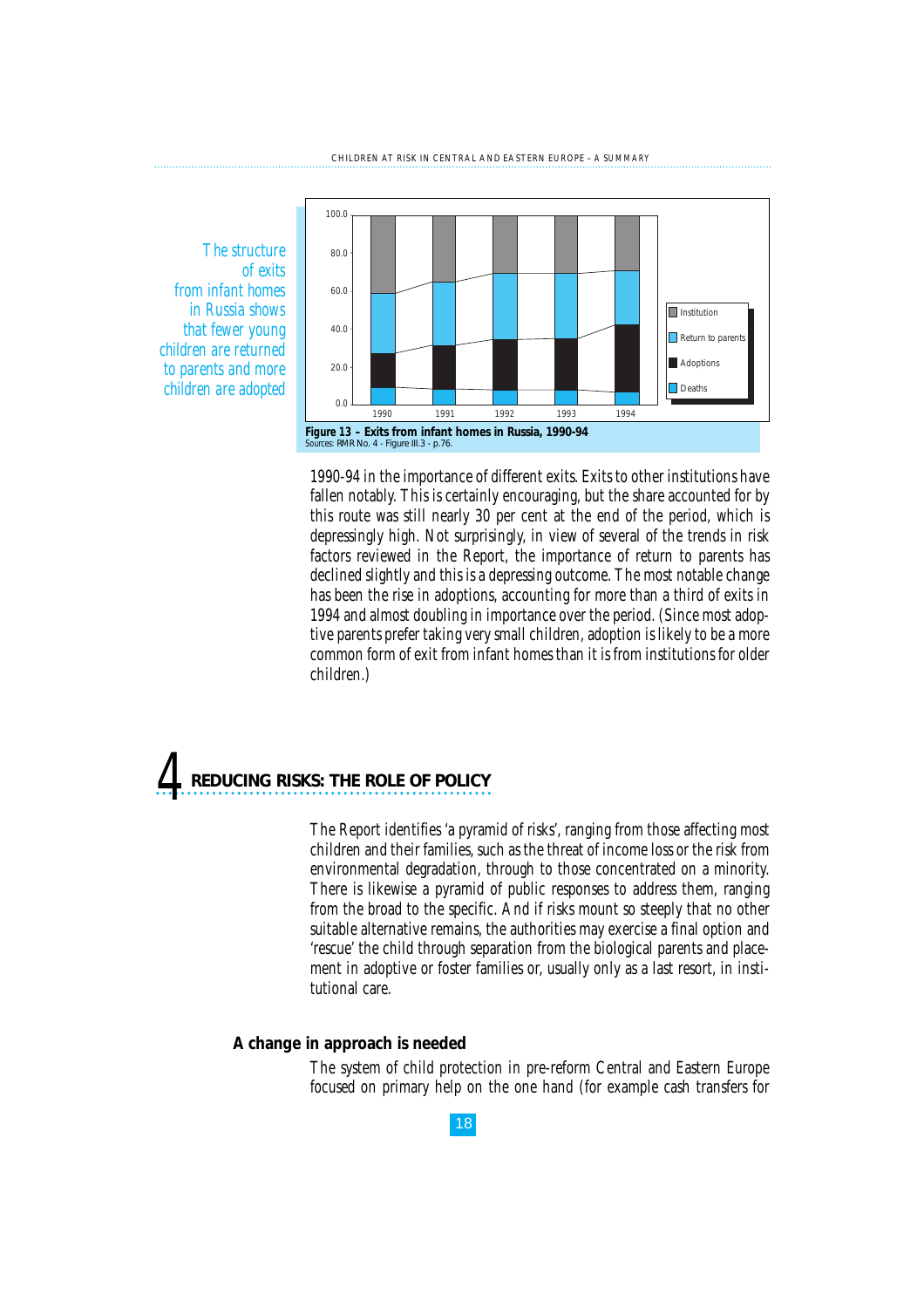families) and child rescue on the other. Children either lived without major problems at home or were placed in substitute care. A broad range of social services tailored to families in difficulty was underdeveloped or altogether absent. While some countries, such as the Baltic States, experimented with family counselling, these services never became part of the child protection infrastructure. Similarly, certain forms of social work established in parts of Central Europe were far from fully developed. In other countries, such as Romania, social work was deliberately suppressed for ideological reasons.

Reform of policy towards the family in present day Central and Eastern Europe needs to proceed along a number of lines. The Report argues that the development of social services is a priority. Just as market-building requires financial intermediaries such as commercial banks and stockbrokers, so does the establishment of the social sector in the new economic and political system require an intermediate level of help between the family and the State.

#### **Erosion of family benefits**

The pre-reform system of primary family support in the region was a considerable achievement and often recognized as such in the West. Many of its features – cash transfers, maternity and parental leave, pre-school education – promoted child and maternal health and child development.

This system has been considerably eroded during transition. Reduced expenditure was in part inevitable given falling output and government revenues and the need to achieve macroeconomic stabilization. But the Report argues that public expenditure on family support has fallen disproportionately, especially since 1992. Parents have not been given sufficient support to respond adequately to the needs of children. And faced with the dilemma of reduced resources but increasing needs, governments have tended to make the wrong compromise. They have allowed cash family allowances to absorb enough resources to weaken other child-related programmes, but not enough to ensure levels of allowances that are sufficient to improve family income levels appreciably.

There are also indications that the coverage of family support programmes has fallen along with benefit levels. In part this has been a deliberate policy, or at least an outcome that could have been easily foreseen. For example, one reason for falls in kindergarten enrolment has been the closure of facilities previously provided by enterprises. But there have also been unintentional exclusions from eligibility resulting from unfavourable changes in the 'status' of parents (for example, a move to unemployment or a shift to employment without social security coverage), delayed or rationed payments (a common phenomenon in FSU countries), and poor administrative capacity among local governments (which have been given increased responsibility for programme delivery).

The different forms of family programme require careful revision and the Report provides a number of examples from the region of initiatives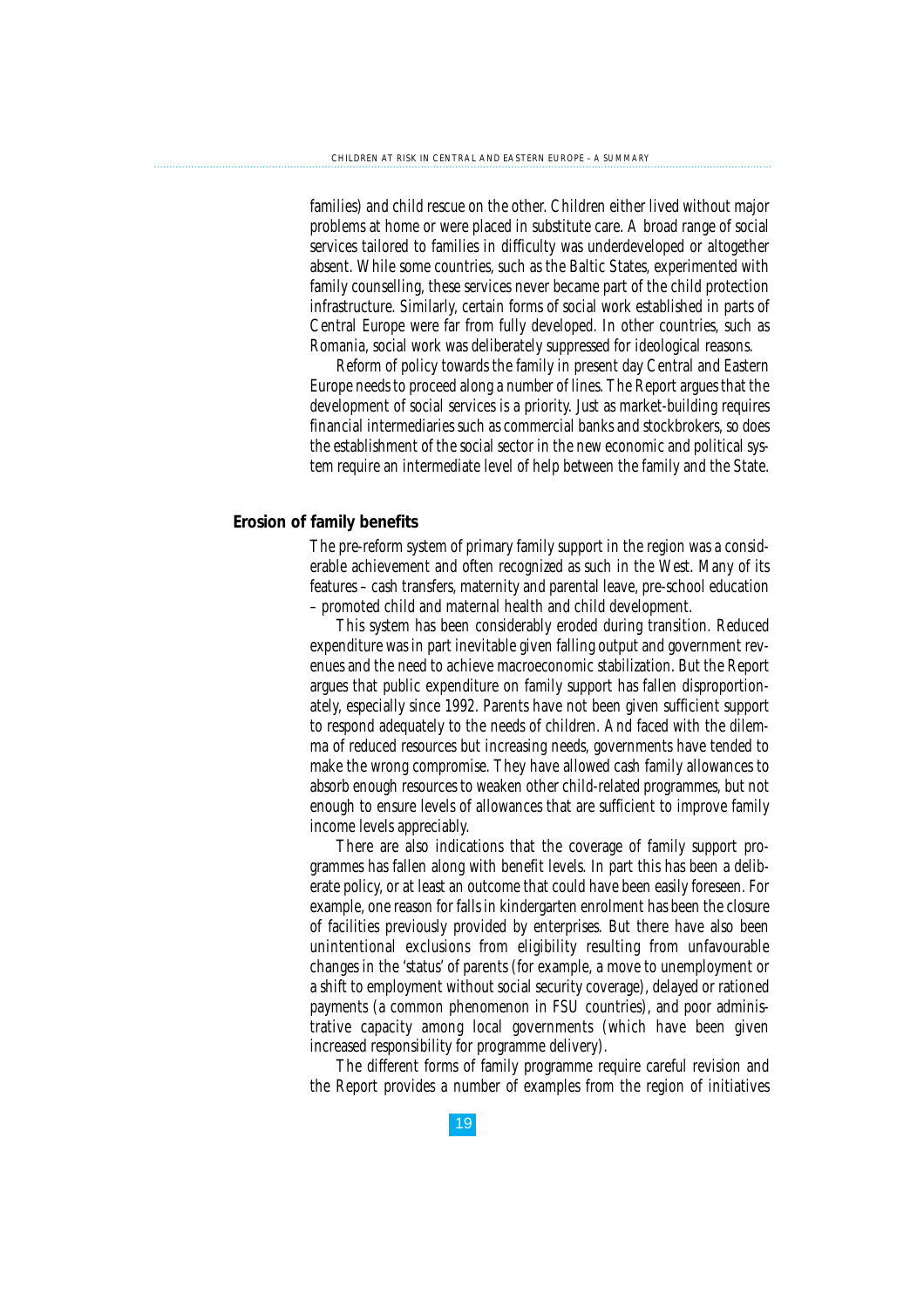designed to strengthen the development role of cash support, such as the pegging of birth grants to health checks during pregnancy.

#### **A new system of child protection and welfare services**

The reduced capacity of family policies to provide comprehensive support for income, parental employment, health care and education exposes families with children to more risks. Crisis-oriented child protection, responding only to those already in the most vulnerable circumstances, leaves many families at high levels of risk, forced to cope as best they can.

Providing services to support vulnerable families helps to strengthen, and not weaken, parental responsibility. This has been a key principle underpinning recent child-related legislation in numerous Western countries with a broad spectrum of social welfare traditions. Despite differences in systems of education, health care and social security benefits, there has been a striking convergence within child welfare philosophy towards services for children in need and the promotion of parental responsibility. This philosophy embraces the notion that agencies must attempt to work on the basis of voluntary consent and to take into account parental opinion and the rights of the child. It is this kind of relationship between the State and the family that holds out the most promise for Central and Eastern Europe.

Figure 14 summarizes a new approach to addressing children's needs. Children may be loosely categorized into one of four tiers in a pyramid of needs for support. The level of need faced by a child, and hence the tier occupied in the pyramid, depends on the degrees of risk resulting from the child's personal circumstances, the capacity of the family to respond, and the availability of benefits and services to support the child and family. Children may move between the four levels as their circumstances change. Children at the top of the risk triangle are those in the most acute need, for example those without parental care, with major disabilities, or with severe behavioural problems.





*Mounting risks need to be addressed by three types of support policy; type 'A' has been eroded, type 'B' has been absent or underdeveloped, and type 'C' requires reform.*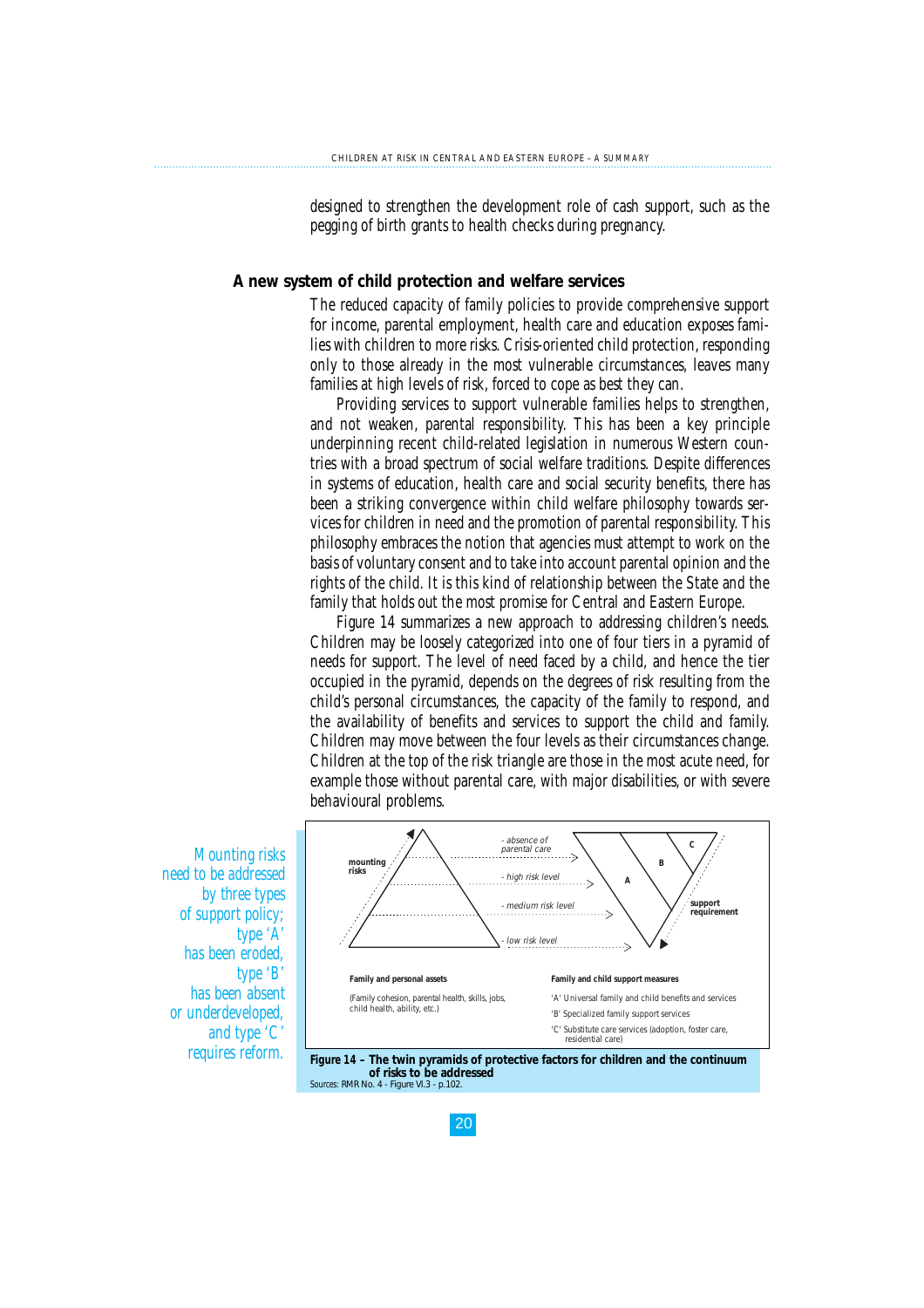Corresponding to the pyramid of needs is an inverted pyramid of support requirements. Children at the base of the needs pyramid require only general support – family allowances, and education and health services. Children higher up require more support and those at the top of the needs pyramid require crisis intervention and the most intensive services. The challenges for policy in Central and Eastern Europe are to overhaul the general support, to reform the nature of the crisis-level intervention, and to increase the medium level of support that was so lacking in the pre-reform period. These reforms should be aimed at *preventing children moving up the risk pyramid and enabling them to move back down*.

#### **Some key areas for action**

- **Preventive services**, led and coordinated by the State and based in the community, are needed to provide help to families in their task of raising children and to help adolescents. This means developing new kinds of social service such as family centres, respite care schemes and family and youth counselling. It means building up new professions such as social workers, health visitors and community nurses. In some cases this task requires extending and modifying existing services rather than starting from scratch and the Report details examples of innovations in the region.
- **The non-governmental sector** plays a major role in the provision of social services in many Western countries. By no means all benefits or services to support families need to come from the State, although the unequivocal commitment of government is essential. The non-governmental sector is dynamic in Central and Eastern Europe, but it is often chaotic. There are thousands of organizations competing for limited funding, with little monitoring of the provision of services or organizational management. Many businesses run for profit masquerade as NGOs, thus undermining public confidence in the genuine organizations. There needs to be substantial reform in the framework of this sector.
- Systems of **public care** require urgent attention. Legislation and infrastructure need to reinforce the premise that the family is the best context in which to raise a child. Laws should be revised to make it difficult for parents to give up their children. Foster care should be stimulated and used more flexibly. Proper recruitment and selection programmes are needed together with support and monitoring. Home adoption also needs development. And to help those children who will remain in institutional care, conditions within children's homes must be rigorously monitored to ensure an adequate quality of care.
- **Information needs** are not being met, and consequently the planning and management of services cannot be based on reliable data. There are inconsistencies and gaps in the collection and sharing of information. To take one example highlighted in the Report, even the most basic information on flows of children through public care and the reasons for their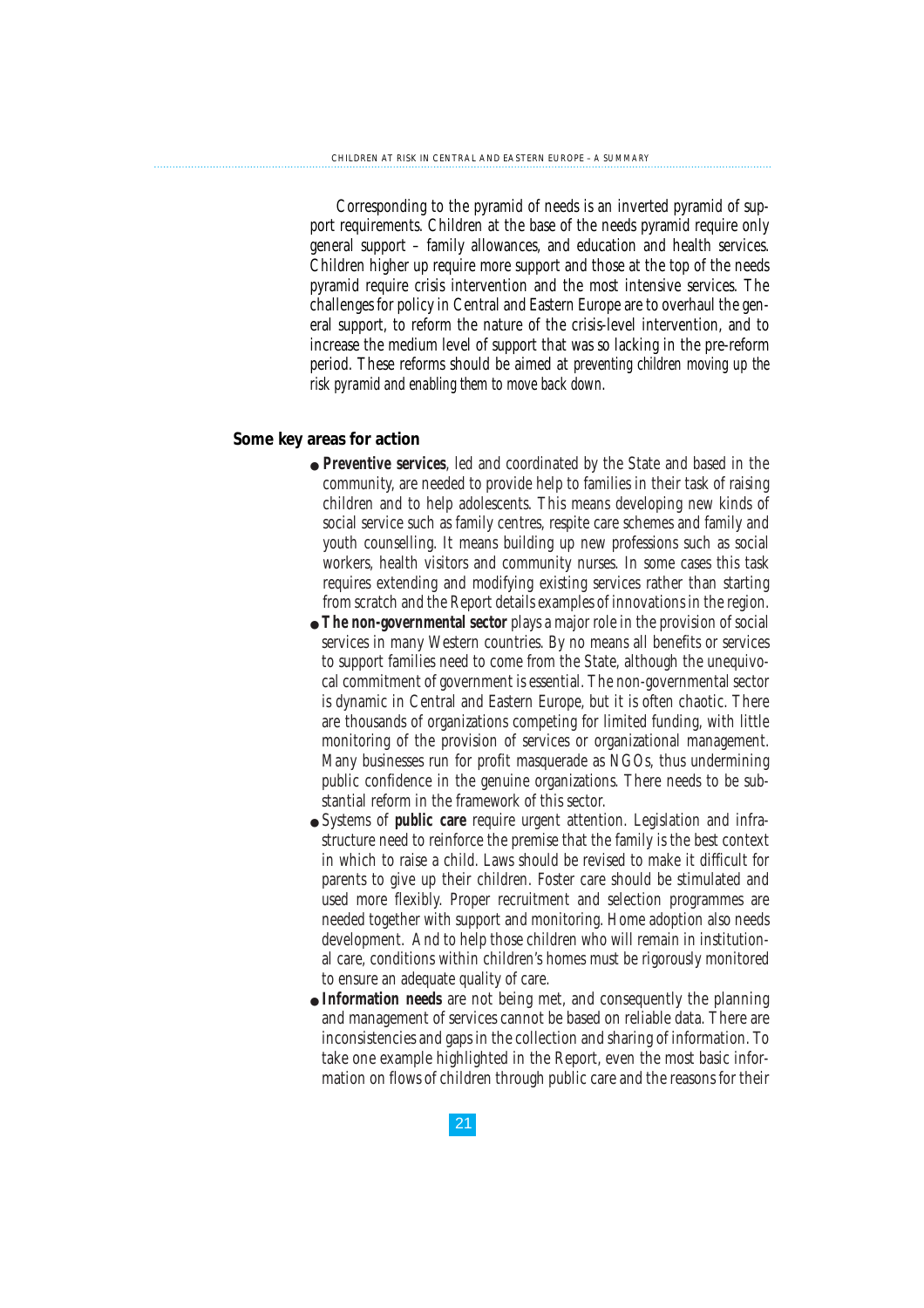entry and exit are missing in many countries. Data collection is a major element in an integrated approach towards the family and child of assembling information, setting priorities, allocating resources and forward planning.

Reform requires money and the greatly reduced economic circumstances of many countries in the region are undoubtedly one constraint on action. But lack of funding is not the most important problem – spending on general social security provisions, for example, has remained relatively extensive. Besides a lack of information on an alternative approach, there has been a reluctance at all levels of government to make a priority social services for groups perceived to be marginal. But the scope of these networks in promoting general well-being is much broader than this view implies. The Report shows that the risk of unmet needs is not confined to only a small percentage of children in Central and Eastern Europe. A new approach to social policies promises to be an investment in the future of all children in the region, and thus of society as a whole.